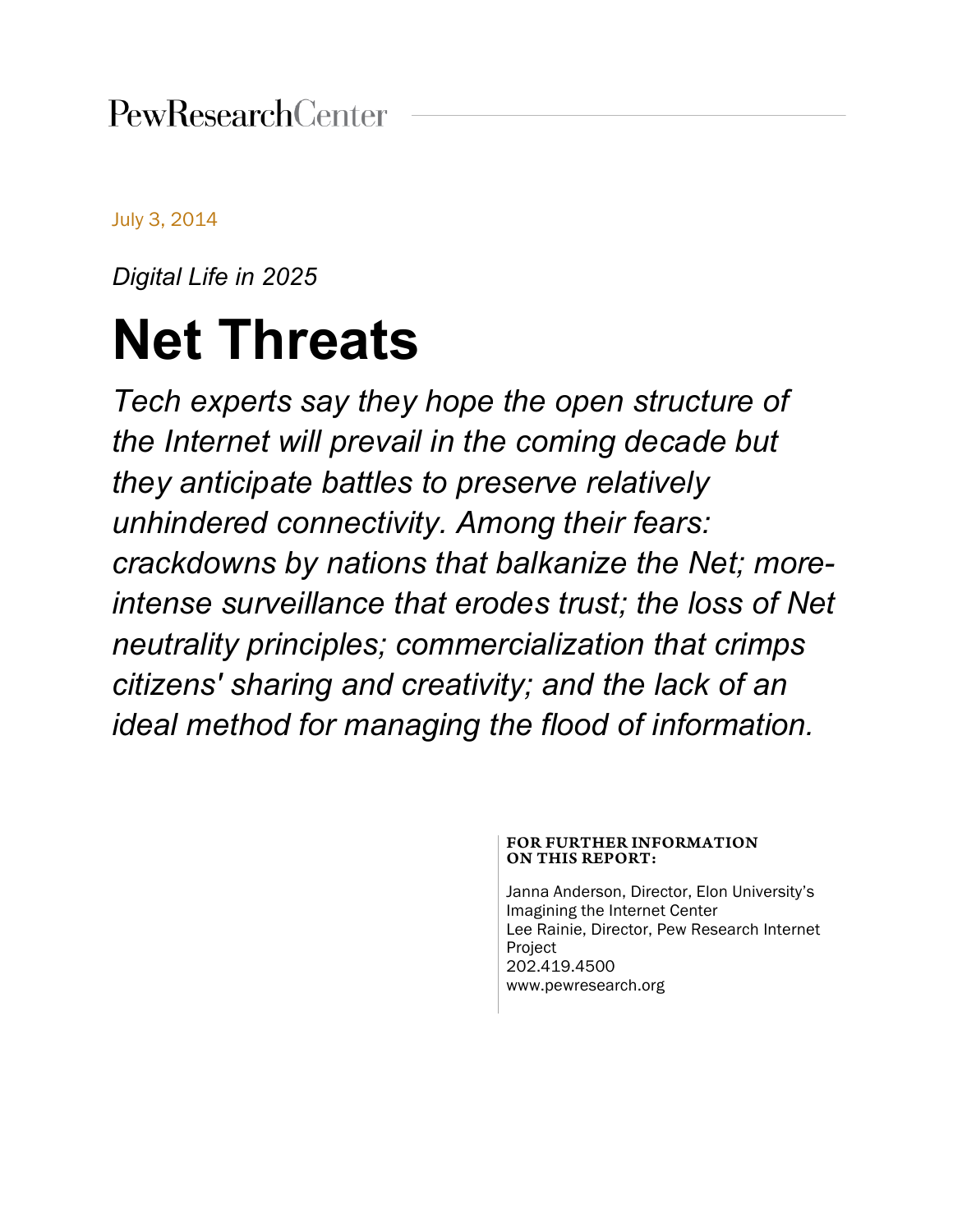# About This Report

This report is the latest research report in a sustained effort throughout 2014 by the Pew Research Center Internet Project to mark the  $25<sup>th</sup>$  anniversary of the creation of the World Wide Web by Sir Tim Berners-Lee (The Web at 25).

The report covers experts' views about the future of content creation and sharing on the Internet and focuses on the factors that might threaten the activities that have come to define the relatively free flow of information and the way it works for users. The previous reports in this series included:

A February 2014 report from Pew Internet Project tied to the Web's anniversary looked at the strikingly fast adoption of the Internet. It also looked at the generally positive attitudes users have about its role in their social environment.

A March 2014 *Digital Life in 2025* report issued by Pew Internet Project in association with Elon University's Imagining the Internet Center looked broadly at the Internet's future. Some 1,867 experts and stakeholders responded to an open-ended question about the future of the Internet by 2025. They said it would become so deeply part of the environment that it would become "like electricity"—less visible even as it becomes more important in people's daily lives.

A May 2014 *Digital Life in 2025* report on the Internet of Things from Pew Research and Elon University examined the likely impacts of the Internet of Things and wearable and embedded networked devices. A majority of the more than 1,600 respondents said they expect significant expansion of the Internet of Things, including connected devices, appliances, vehicles, wearables, and sensor-laden aspects of the environment.

To a notable extent, the experts agree on the technology change that lies ahead, even as they disagree about its ramifications. Most believe there will be:

- A global, immersive, invisible, ambient networked computing environment built through the continued proliferation of smart sensors, cameras, software, databases, and massive data centers in a world-spanning information fabric known as the Internet of Things.
- "Augmented reality" enhancements to the real-world input that people perceive through the use of portable/wearable/implantable technologies.
- Disruption of business models established in the  $20<sup>th</sup>$  century (most notably impacting finance, entertainment, publishers of all sorts, and education).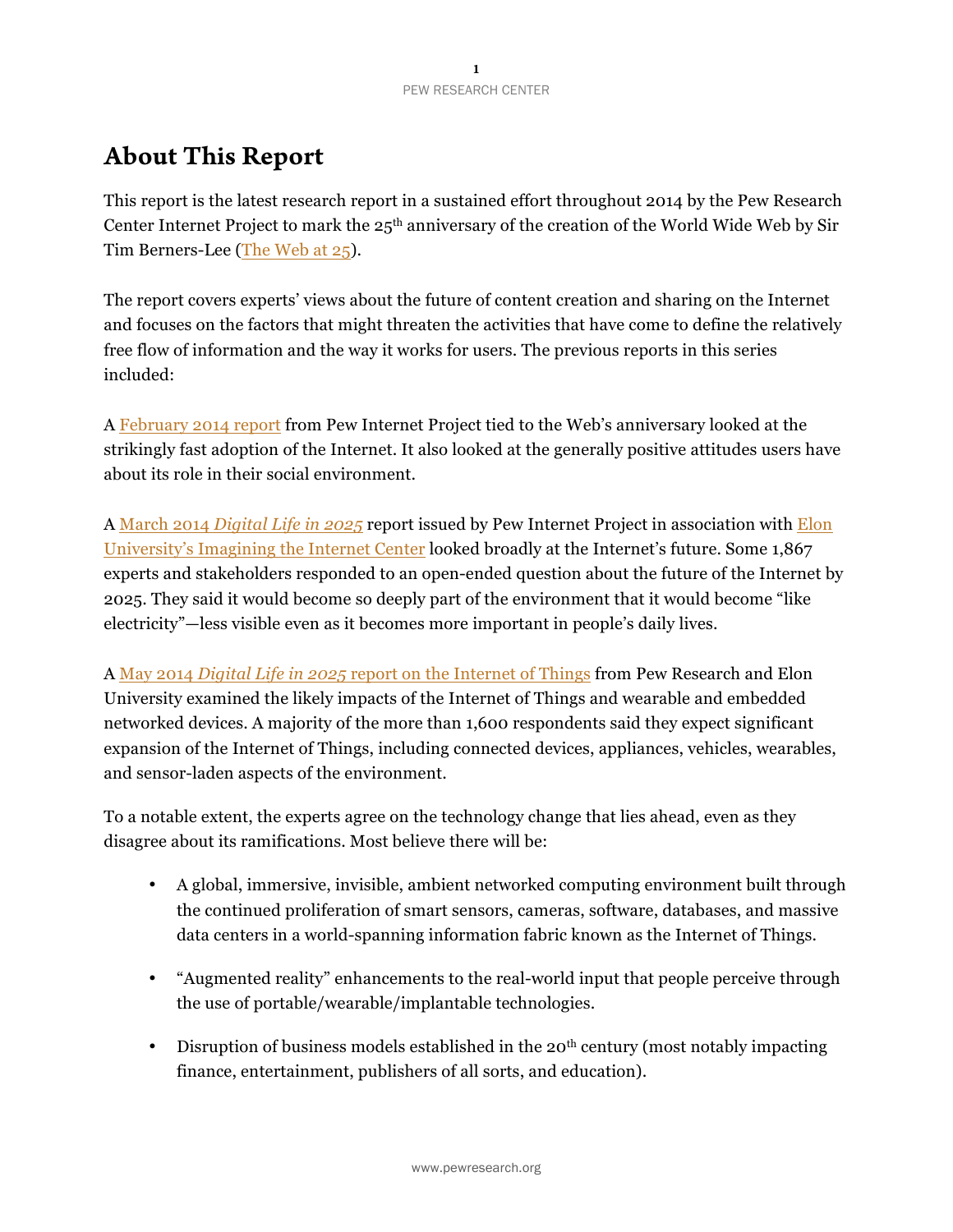• Tagging, databasing, and intelligent analytical mapping of the physical and social realms.

The reports that flow out of this canvassing of experts explore the consequences of all that technological change on such things as privacy, cybersecurity, and the companies that are building the Internet, the governments that are setting policy about the Internet, and the users of the Internet.

This report is a collaborative effort based on the input and analysis of the following individuals.

Prof. Janna Anderson, *Director, Elon University's Imagining the Internet Center* Lee Rainie, *Director, Internet Project*

# **Find related reports about the future of the Internet at** http://www.pewInternet.org/topics/future-of-the-Internet/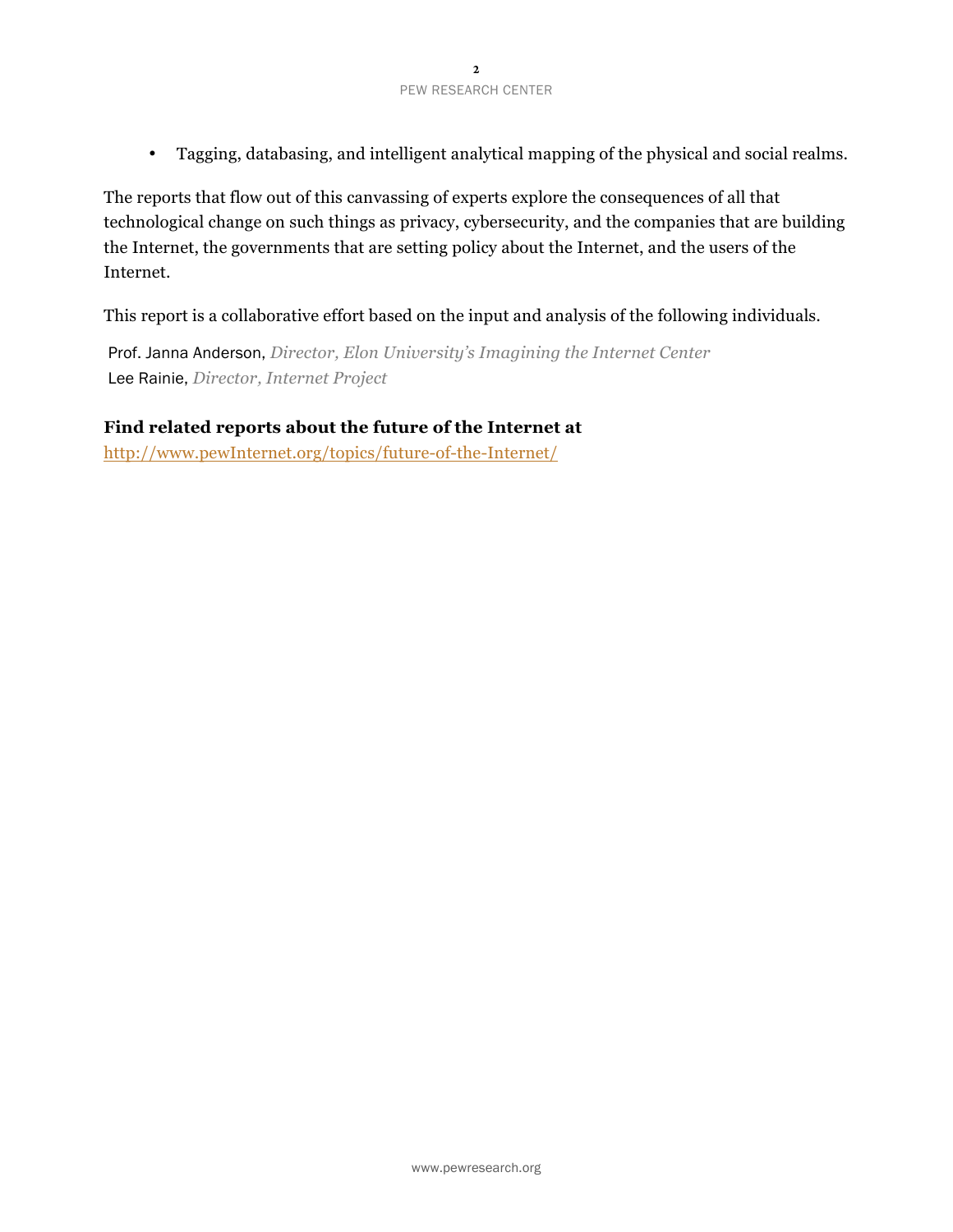#### About Pew Research Center

Pew Research Center is a nonpartisan fact tank that informs the public about the issues, attitudes and trends shaping America and the world. It does not take policy positions. It conducts public opinion polling, demographic research, media content analysis and other empirical social science research. The center studies U.S. politics and policy views; media and journalism; Internet and technology; religion and public life; Hispanic trends; global attitudes and U.S. social and demographic trends. All of the center's reports are available at www.pewresearch.org. Pew Research Center is a subsidiary of The Pew Charitable Trusts.

Alan Murray, *President* Michael Dimock, *Vice President, Research*  Elizabeth Mueller Gross, *Vice President* Andrew Kohut, *Founding Director*

© Pew Research Center 2014

#### About the Imagining the Internet Center at Elon University

The Imagining the Internet Center's mission is to explore and provide insights into emerging network innovations, global development, dynamics, diffusion and governance. Its research holds a mirror to humanity's use of communications technologies, informs policy development, exposes potential futures and provides a historic record. It works to illuminate issues in order to serve the greater good, making its work public, free and open. The center is a network of Elon University faculty, students, staff, alumni, advisers, and friends working to identify, explore and engage with the challenges and opportunities of evolving communications forms and issues. They investigate the tangible and potential pros and cons of new-media channels through active research. The Imagining the Internet Center sponsors work that brings people together to share their visions for the future of communications and the future of the world.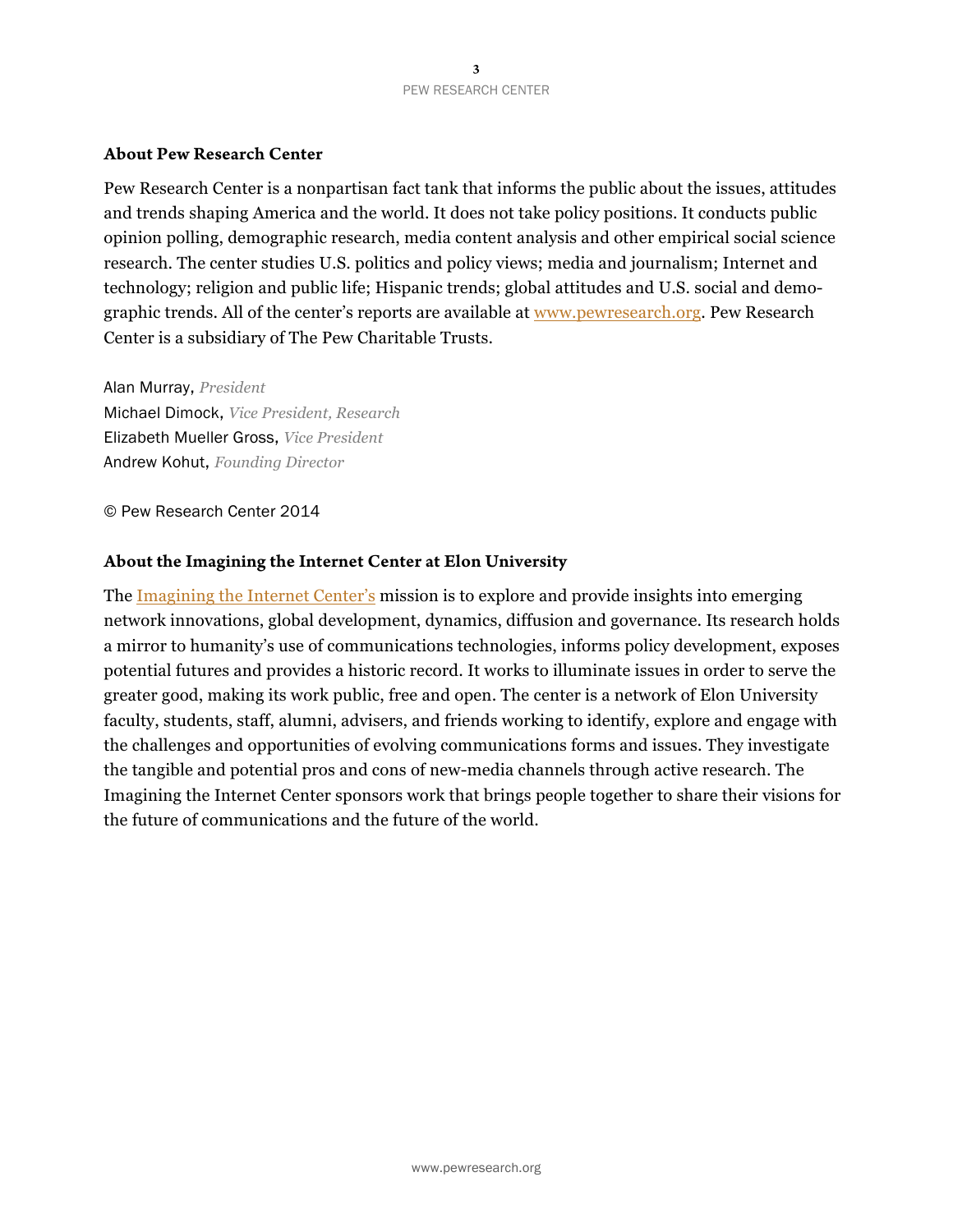# Table of Contents

| <b>About This Report</b>                          |                |
|---------------------------------------------------|----------------|
| <b>Table of Contents</b>                          | $\overline{4}$ |
| Summary                                           | 5              |
| The Gurus Speak                                   | 13             |
| About this Canvassing of Experts                  | 22             |
| Main Report: An In-depth Look at Expert Responses | 25             |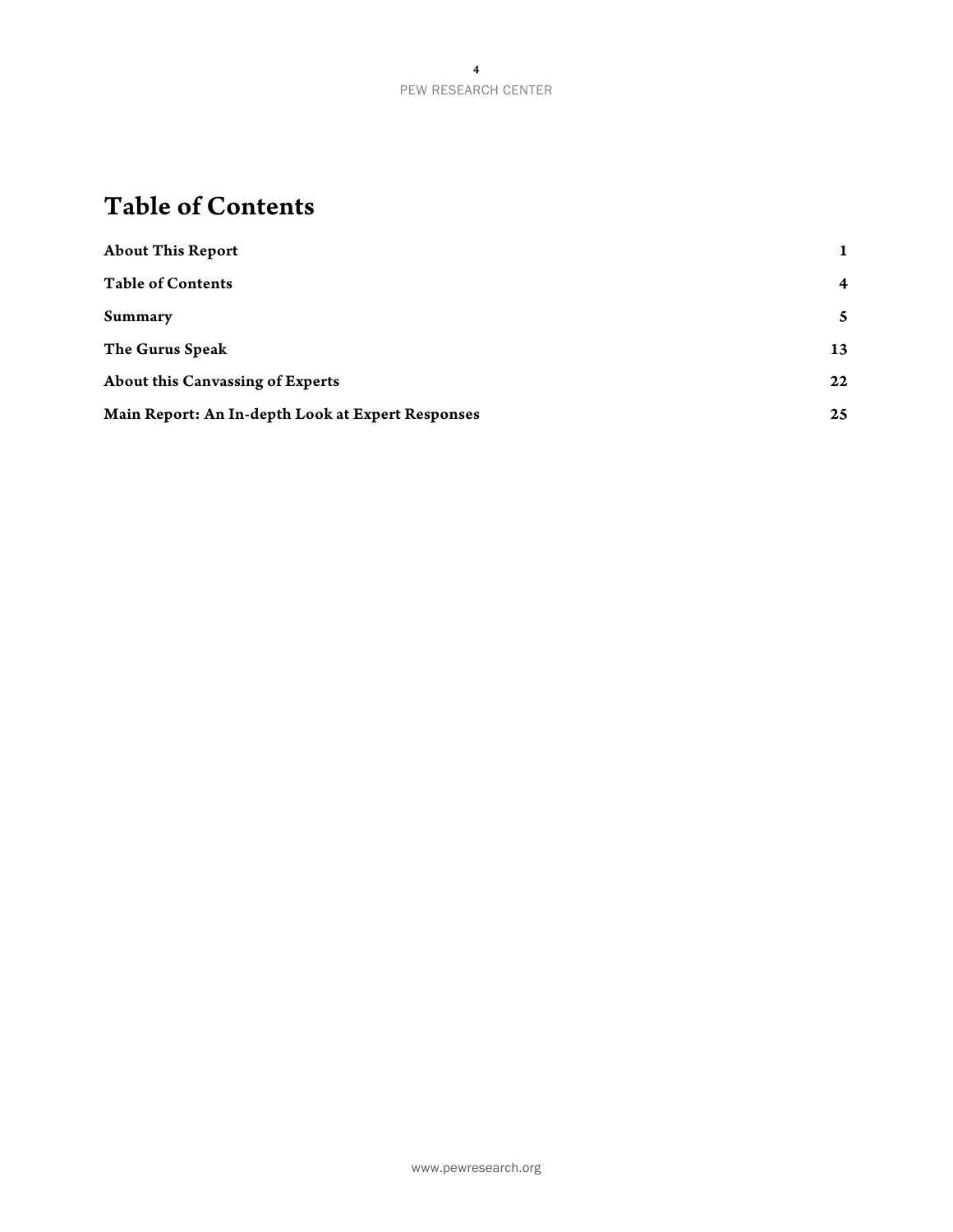# Summary

As Internet experts look to the future of the Web, they have a number of concerns. This is not to say they are pessimistic: The majority of respondents to this 2014 Future of the Internet canvassing say they hope that by 2025 there will not be significant changes for the worse and hindrances to the ways in which people get and share content online today. And they said they expect that technology innovation will continue to afford more new opportunities for people to connect.

Still, some express wide levels of concern that this yearning for an open Internet will be challenged by trends that could sharply disrupt the way the Internet works for many users today as a source of largely unfettered content flows.

# **The Net Threats These Experts Fear**

1) Actions by nation-states to maintain security and political control will lead to more blocking, filtering, segmentation, and balkanization of the Internet.

2) Trust will evaporate in the wake of revelations about government and corporate surveillance and likely greater surveillance in the future.

3) Commercial pressures affecting everything from Internet architecture to the flow of information will endanger the open structure of online life.

4) Efforts to fix the TMI (too much information) problem might over-compensate and actually thwart content sharing.

We call this research study a *canvassing* because it is not a representative, randomized survey. Its findings emerge from an "opt in" invitation to thousands of experts who have been identified by researching those who are widely quoted as technology builders and analysts and those who have made insightful predictions to our previous queries about the future of the Internet. (For more details on this process, please see the section at the end of this report titled "About this Canvassing of Experts." Respondents were allowed to choose to share their thoughts for credit or anonymously.

More than 1,400 people responded to the following yes-or-no question:

*Accessing and sharing content online—By 2025 will there be significant changes for the worse and hindrances to the ways in which people get and share content online compared with the way globally networked people can operate online today?*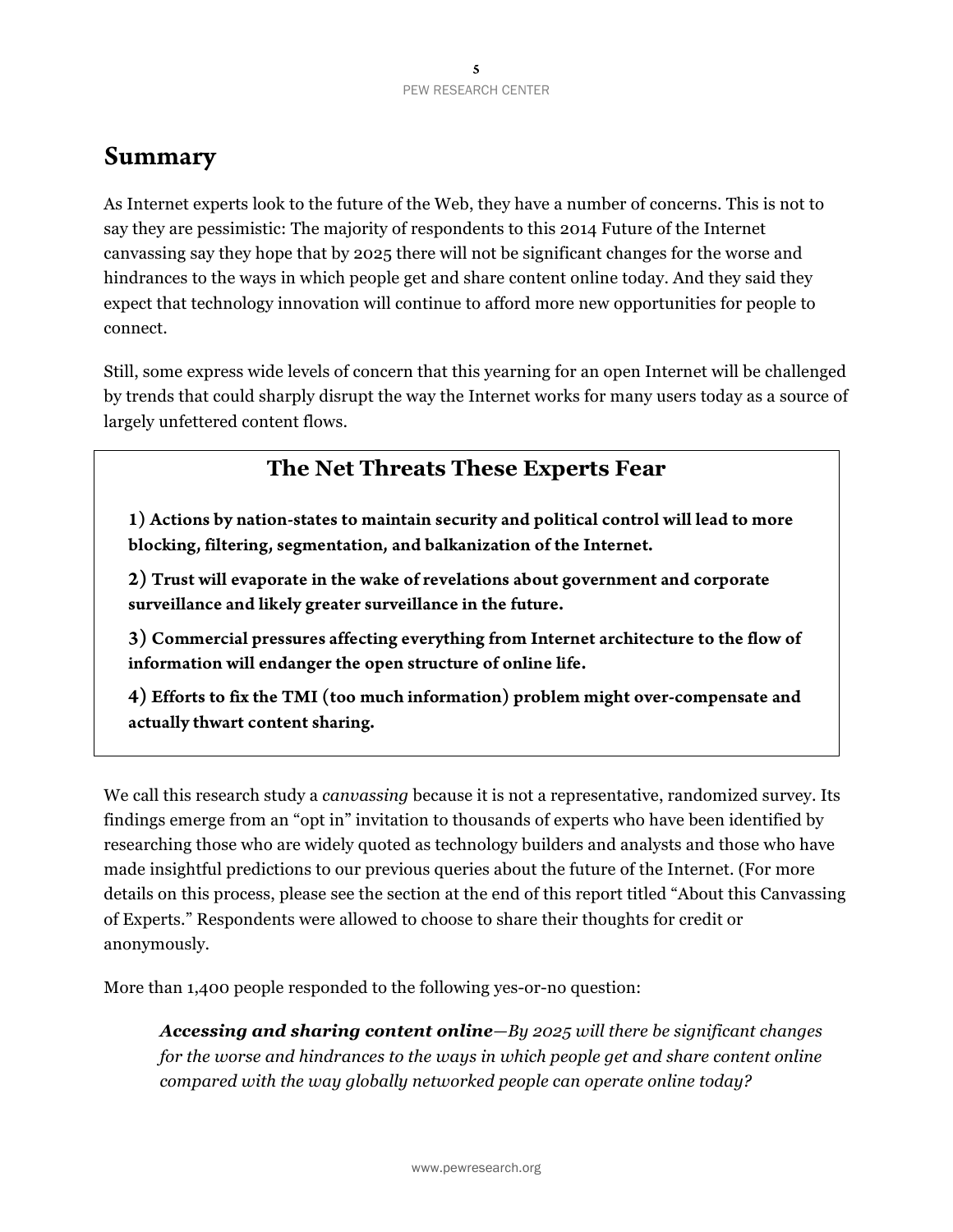Thirty-five percent answered "yes" while 65% more optimistically answered "no." Yet some who answered "no" wrote in their elaboration on the question that their answer was their "hope" and not necessarily their prediction. Others wrote that they wished they could choose "yes *and* no."

Those who expressed hope or the expectation that access and sharing will weather challenges between now and 2025 often noted that it may be possible that billions more people may gain access and begin sharing online over the next 11 years thanks to the mobile Internet revolution and the massive efforts underway now to connect more people across the globe. In short, they hope that the benefits of digital expansion will outweigh the risks.

Whether they offered an optimistic or pessimistic view of the Web's future, all of the experts were asked to offer their own perspective on the threats or risks facing the Web, and their open-ended responses raise a number of key concerns. When participants in this canvassing were asked about access and sharing in 2025 they were also provided with the following additional prompts, to which some replied and some did not:

*Please elaborate on your answer—Describe what you believe are the most serious threats to the most effective accessing and sharing of content on the Internet. What steps are necessary to block changes that would limit people's optimal future capabilities in using the Internet? Bonus question: Describe opportunities that you expect that will help people realize the fullest potential of the Internet, or describe challenges you expect may stop people from realizing the fullest potential of the Internet.*

Several themes ran through the elaborations people shared after these prompts, most of them centered on threats to the current structure and operation of the Internet:

# Threat theme 1) Actions by nation-states to maintain security and political control will lead to more blocking, filtering, segmentation, and balkanization of the Internet.

The experts in this survey noted a broad global trend toward regulation of the Internet by regimes that have faced protests and stepped up surveillance of Internet users. They pointed out that nations such as Egypt, Pakistan, and Turkey have blocked Internet access to control information flows when they perceived content as a threat to the current regime. China is known for its "Great Firewall," seen as Internet censorship by most outsiders, including those in this canvassing.

Some respondents cited the Arab Spring as an example of the power of the Internet to organize political dissent and they then commented on how this prompted crackdowns by governments. Others cited governments' application of broad rules that limit the exchange of all information in order to try to halt criminal activity.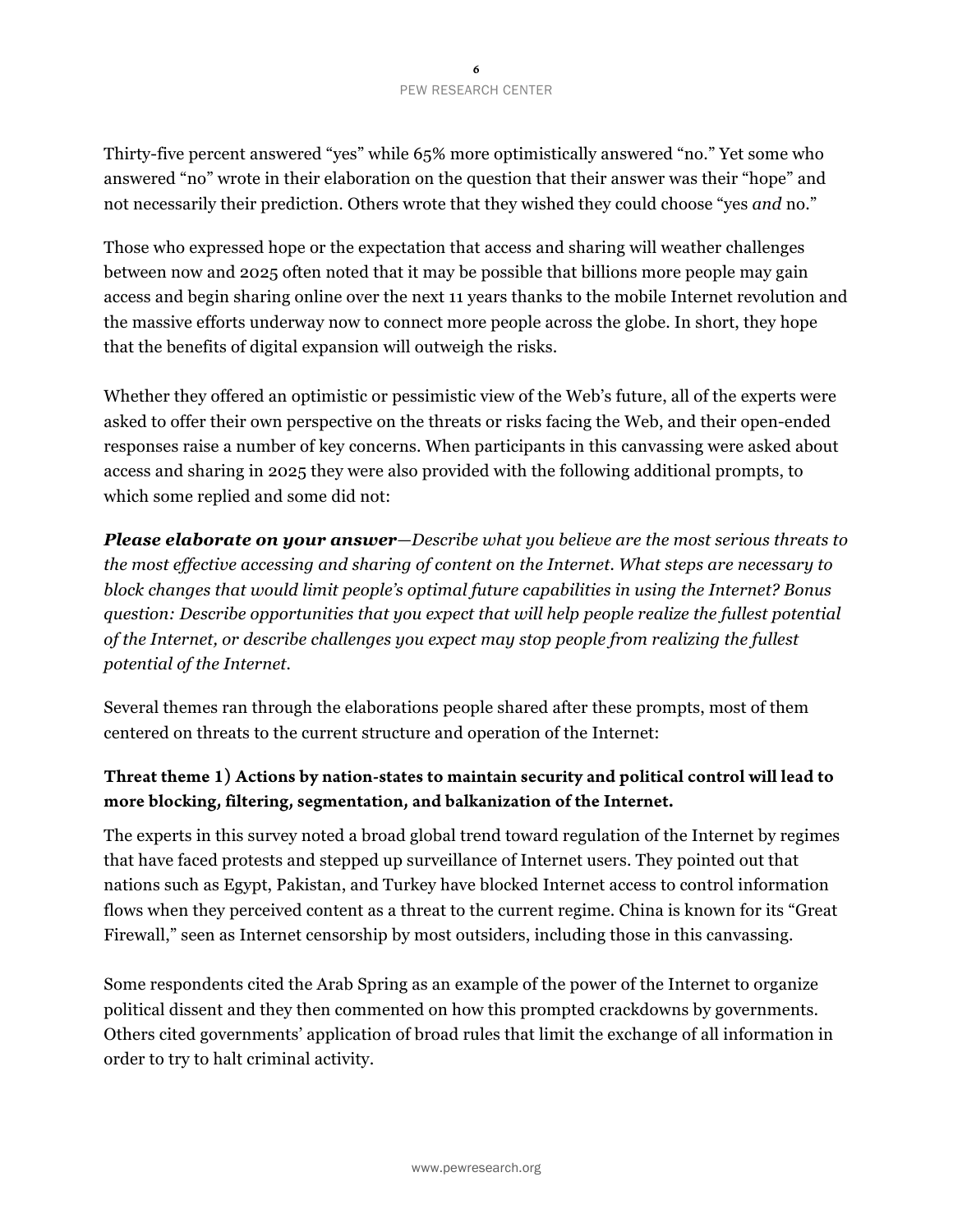A notable number of these expert respondents also mentioned Edward Snowden's revelations about the US National Security Agency's (NSA) surveillance of email and phone call records. They also cited such examples as the theft of customer account details from Target and corporate surveillance of consumers as giving ammunition to those who want to crack down on the content that flows online.

**Paul Saffo**, managing director at Discern Analytics and consulting associate professor at Stanford University, said, "The pressures to balkanize the global Internet will continue and create new uncertainties. Governments will become more skilled at blocking access to unwelcome sites."

**Christopher Wilkinson**, a retired European Union official, board member for EURid.eu, and Internet Society leader predicted, "Surveillance… at the minimum chills communications and at the maximum facilitates industrial espionage, it does not have very much to do with security."

Some participants also predicted that regional differences in politics and culture will continue to spawn efforts to hinder access and sharing online. A professor at Georgetown University and former US Federal Trade Commission official wrote, "Given the global nature of data flows, national parochial interests may prove to be a bottleneck. Already access and sharing are hindered by parochial national laws. The European Union's privacy initiative can be a serious bottleneck, and the Safe Harbor regime is in jeopardy. Nationalism, and sovereign interests—for good reasons (privacy protection) or bad (economic protectionism)—are clear and present threats."

**Dave Burstein**, editor of Fast Net News, responded, "Governments worldwide are looking for more power over the Net, especially within their own countries. Britain, for example, has just determined that ISPs block sites the government considers 'terrorist' or otherwise dangerous. This will grow. There will usually be ways to circumvent the obstruction but most people won't bother."

# The optimistic counter-arguments: Regulations promoting openness and/or innovation will trump control

**Paul Jones,** a professor at the University of North Carolina and founder of ibiblio.org, responded, "Historic trends are that as a communications medium matures, the control trumps the innovation. This time it will be different. Not without a struggle. Over the next 10 years we will be even more increasingly global and involved. Tech will assist this move in a way that is irreversible. It won't be a bloodless revolution, sadly, but it will be a revolution nonetheless."

**Kevin Carson**, a senior fellow at the Center for a Stateless Society and contributor to the P2P Foundation blog wrote, "There's a lot of work underway now in developing open-source, interoperable, and encrypted versions of social media, in response to the increasing authoritarianism and state collaboration of existing walled-garden media."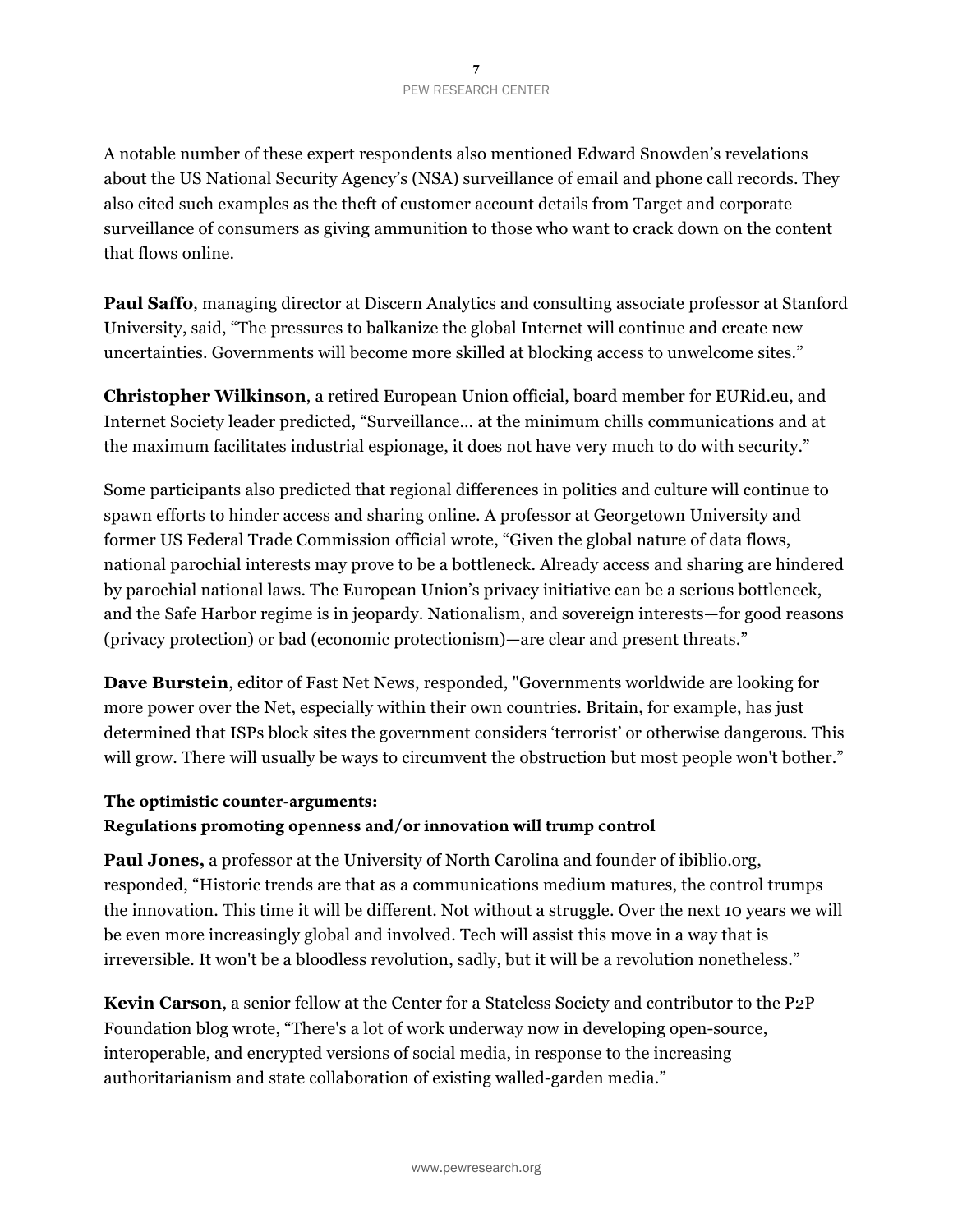**Jim Hendler**, a professor of Computer Science at Rensselaer Polytechnic Institute and architect of the Web, wrote, "If anything, it is privacy that will have to give way to openness, not the other way around… Repressive governments will be working hard to stop the spread of information. As today, there will be both good and bad news continually in that area, but over time more integration, access, and sharing will be a driving force."

# Threat theme 2) Trust will evaporate in the wake of revelations about government and corporate surveillance and likely greater surveillance in the future.

A share of these experts express new urgency about surveillance. They predict that if unchecking, the monitoring of vast amounts of online activity will limit sharing and access to knowledge online.

**danah boyd**, a research scientist for Microsoft, responded, "Because of governance issues (and the international implications of the NSA reveals), data sharing will get geographically fragmented in challenging ways. The next few years are going to be about control."

**Peter S. Vogel**, Internet law expert at Gardere Wynne Sewell, responded, "Privacy issues are the most serious threat to accessing and sharing Internet content in 2014, and there is little reason to expect that to change by 2025, particularly given the cyber terror threats confronting the Internet users and worldwide businesses."

**Raymond Plzak**, former CEO of the American Registry for Internet Numbers, and current member of the Board of Directors of ICANN, wrote, "The inconsistent protection of privacy, whether private information is voluntarily provided or not as well as the inconsistent protection against exploitation will continue to be the bane of connected environment. The inability of local, regional/national and international private and public sector entities and their attendant societies to cooperate to produce a universal accepted privacy and anti-exploitation environment will increase the likelihood of the limiting of connected activities."

**Kate Crawford**, a professor and research scientist, responded, "The increased Balkanisation of the Internet is a possible outcome of the Snowden revelations, as people seek to develop systems that are less accessible by the NSA/GCHQ, etc. Meanwhile, the dominant content companies may seek ever more rigorous ways to prevent the flow of copyright content within and across borders."

The optimistic counter-argument: Innovations may provide some relief from surveillance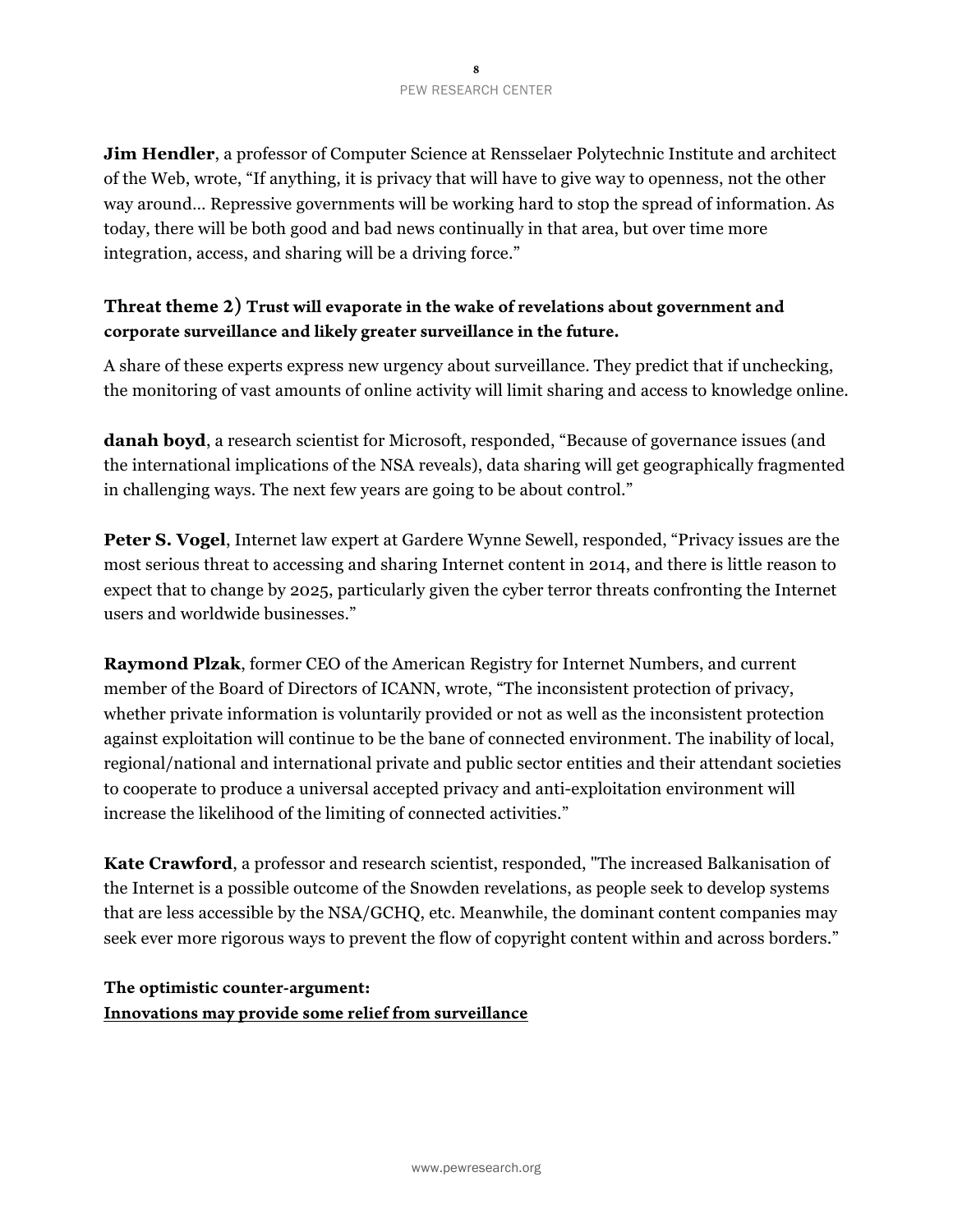**Oscar Gandy**, an emeritus professor at the Annenberg School, University of Pennsylvania, wrote, "Regulatory limits on the uses of transaction-generated-information (TGI) that might even include fines and temporary exclusion from the marketplace might serve to reduce the amount of cognizable harm to individuals, groups, and institutions that rely on the Web for information and interaction. The challenge, of course, lies in our ability to identify those harms with sufficient clarity so that regulation would be effective without needlessly limiting the functionality of the network."

# Threat theme 3) Commercial pressures affecting everything from Internet architecture to the flow of information will endanger the open structure of online life.

A significant number of respondents predicted that increased monetization of Internet activities will hurt the ways in which people receive information in the future. Among their concerns: the fate of network neutrality; restrictions on information exchange affected by copyright protections and patent law; and governments' and corporations' general lack of foresight and capability for best enabling the digital future due to a focus on near-term gains.

Concerns over commercial influences altering the overall online experience were led by some of the architects of the Internet. **David Clark**, a senior research scientist at MIT's Computer Science and Artificial Intelligence Laboratory, noted, "Commercialization of the experience may come to bound or limit the expectation that many people have of what the Internet is for." And **Glenn Edens**, director of research in networking, security, and distributed systems at PARC, said, "Network operators' desire to monetize their assets to the detriment of progress represents the biggest potential problem. Enabling content creators to easily and directly reach audiences, better search tools, better promotion mechanisms and curation tools—continuing to dismantle the 'middle men' is key."

While there is no one definition of Net neutrality, it is generally expressed as the idea that the best public network should be operated in such a way as to treat all senders and receivers of content as equally as is technologically possible while maintaining information flows well. Corporate goals to serve customers and shareholders can be in conflict with this.

The chief counsel for a major foundation wrote, "Collusive and anti-competitive practices by telecommunications operators threaten the re-creation of an Internet controlled by people." A post-doctoral researcher wrote, "We are seeing an increase in walled gardens created by giants like Facebook and Apple… Commercialization of the Internet, paradoxically, is the biggest challenge to the growth of the Internet. Communication networks' lobbying against Net neutrality is the biggest example of this."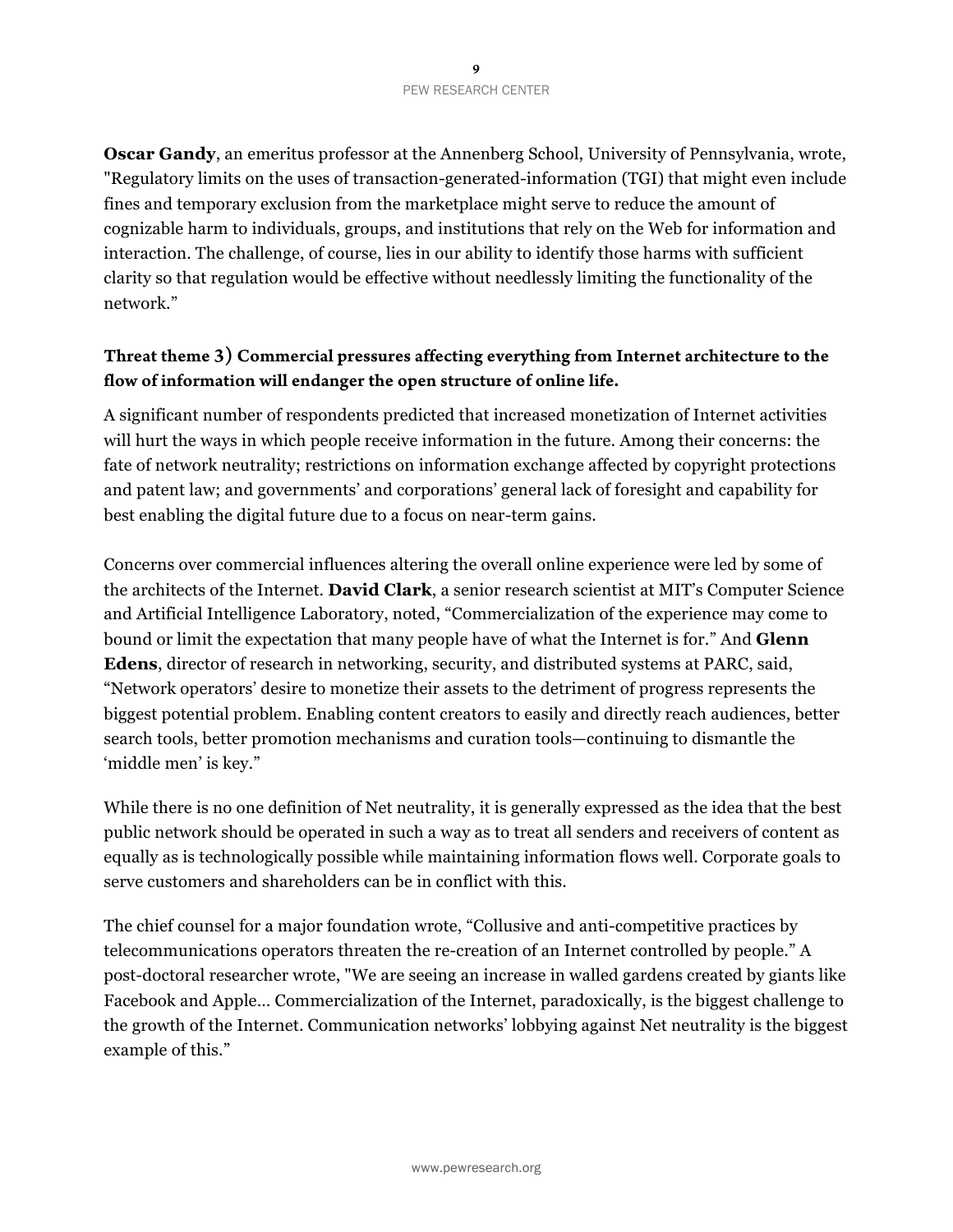**PJ Rey**, a PhD candidate in sociology at the University of Maryland, wrote, "It is very possible we will see the principle of Net neutrality undermined. In a political paradigm where money equals political speech so much hinges on how much ISPs and content providers are willing and able to spend on defending their competing interests. Unfortunately, the interests of everyday users count for very little."

**Dennis McCann**, a director of computer training in Illinois, formerly a senior technical consultant at Cisco and IBM wrote, "The policy discussions today that are about service provision are mostly with last generation's telecommunications companies. This for a network-neutral service! If we aren't ready to make the courts take ownership of the Net and its implications, then a free Internet is history, since the service providers have no interest in the free flow of information."

Others worried about the outcome of discussions among companies and governments on global trade and intellectual property and copyright in the Internet era. They complained that much of that deliberation cannot be monitored or influenced by the broad public.

**Leah Lievrouw,** a professor of information studies at the University of California-Los Angeles, wrote, "There are too many institutional players interested in restricting, controlling, and directing 'ordinary' people's ability to make, access, and share knowledge and creative works online intellectual property rights holders, law enforcement and security agencies, religious and cultural censors, political movements and parties, etc. For a long time I've felt that the utopianism, libertarianism, and sheer technological skill of both professional and amateur programmers and engineers would remain the strongest counterbalance to these restrictive institutional pressures, but I'm increasingly unsure as the technologists themselves and their skills are being increasingly restricted, marginalized, and even criminalized."

**Jeremy Epstein**, a senior computer scientist at SRI International, responded, "The extension of copyright terms back into the near-infinite past will reduce what can be shared. Increasing power of patent trolls will slow progress and put more energy into working around solutions, instead of moving forward."

A self-employed consultant focusing on Internet policy and technology and longtime IETF leader responded, "We are headed into a really nasty period for accessibility of digital materials more than a few years old. People's current prevailing optimism on those subjects is likely to turn out to be part of the problem."

Some respondents expressed a sense of hopelessness in the face of economic and political forces.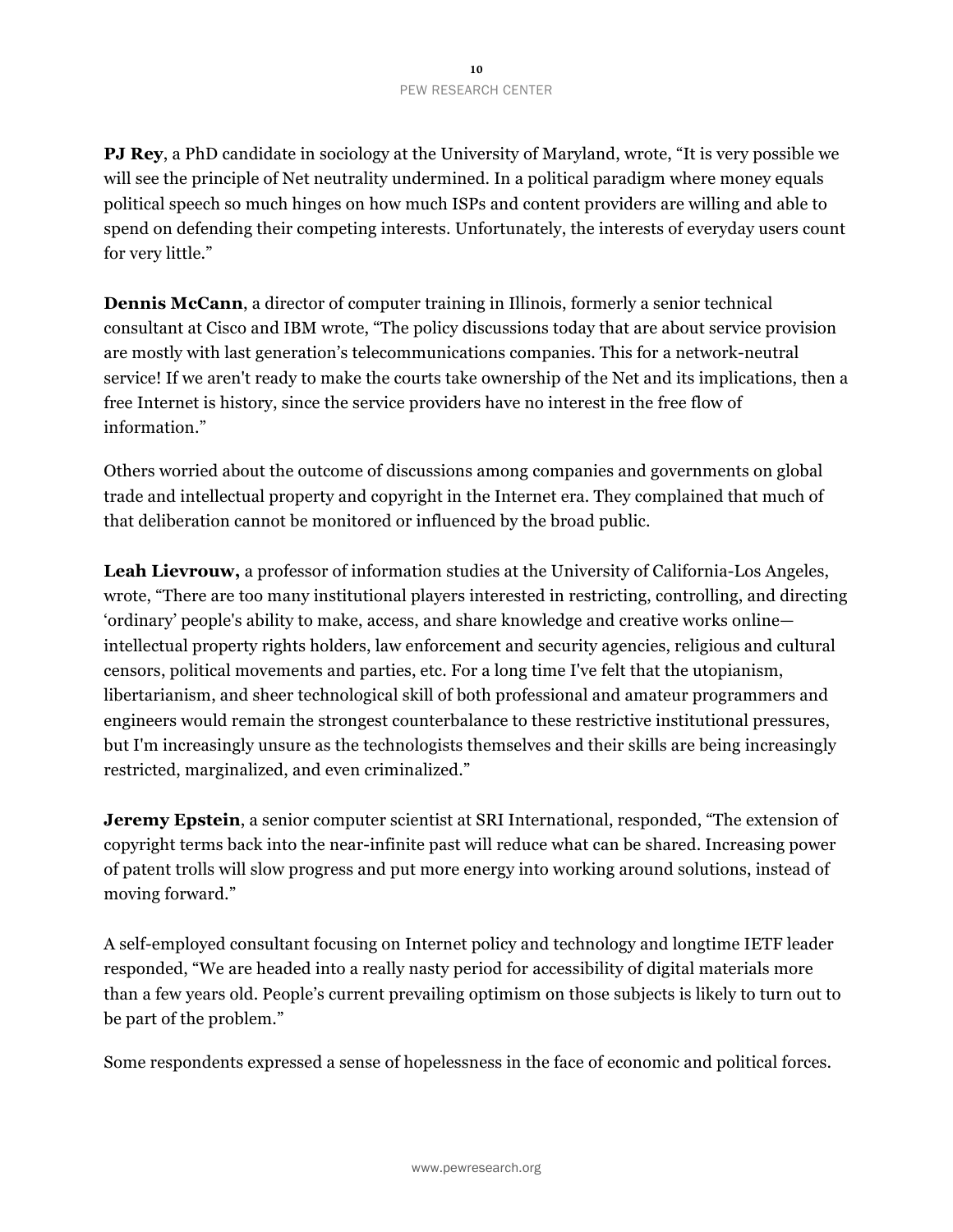#### 11 PEW RESEARCH CENTER

A former chair of an IETF working group wrote, "Corporate influence on the political process will largely eliminate the public's freedom to do as they please on the Internet at least in the US. I would like to see the Internet come to be regarded as a public utility, as broadcast spectrum was, but I think the concentration of power is too extreme for that degree of freedom to happen."

**Bill Woodcock**, executive director for the Packet Clearing House, wrote, "The biggest and most important challenges we face are the impediments to people 'doing for themselves.' I don't care about the 'right' to simply be someone's customer. I want the right to compete, the right to replace any service, no matter how large or important or well-connected the company that provides it is, with a better, more innovative, startup service. That means fewer monopolies, fewer lobbyists, fewer licenses, and fewer bribes. As the economy continues to slide downward, all of these abuses are getting worse rather than better."

## The optimistic counter-arguments: Economic and social motivations can actually mitigate these threats

**Marcel Bullinga**, technology futures speaker, trend watcher, and futurist, said, "Sharing is hindered by ridiculous 19th century laws about copyright and patent. Both will die away. That will spur innovation into the extreme. That is the *real* singularity."

**Matthew Henry**, a CIO in higher education, wrote, "Continued redefinition of the standards and cooperation of firms that enable sharing is critical."

The principal engineer for an Internet of Things development company responded, "Access to the global Internet (with its associated content) will just keep getting better as that is how governments/industry will make money. And this will trump all other concerns."

**Josh Calder**, a futurist with the Foresight Alliance, expressed confidence that threats to Net neutrality will be routed around. He responded, "Splintering based on corporate control of content and pipelines appears to be the greatest danger, at least in the developed world. It seems likely that steps will be taken to avoid barriers like an end to Net neutrality and the further erection of 'walled gardens,' and to keep the dangers of cybercrime sufficiently in check so that accessing content will not be significantly hindered."

**Clark Sept**, co-founder and principal of Business Place Strategies Inc., wrote, "Online content access and sharing will be even better and easier by way of personal digital rights access. Sharing freely will be recognized as having greater long-term economic value than strictly limited controls over 'intellectual property.'"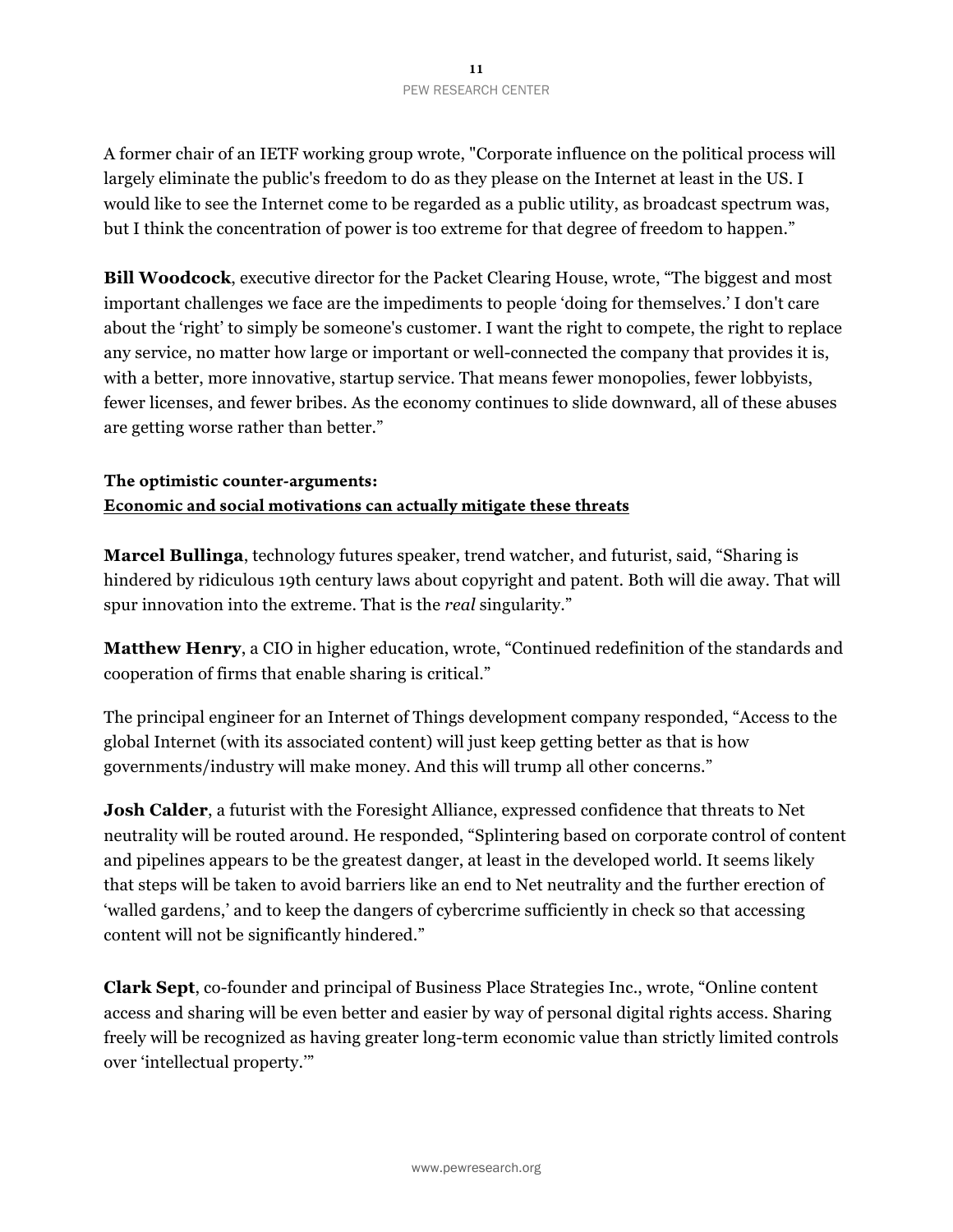# Threat theme 4) Efforts to fix the TMI (too much information) problem might overcompensate and actually thwart content sharing.

Another concern is that people's attempts to cope with information overload will lead to constraints on content flows. They argue that algorithm-based filtering system inspired by attempts to cope with large amounts of information can have as many negative consequences for the Internet as positives, especially when most companies providing filtering services have economic incentives to present information in a particular way.

**Joel Halpern**, a distinguished engineer at Ericsson, wrote, "While there are pressures to constrain information sharing (from governments and from traditional content sources), the trend towards making information more widely and easily reached, consumed, modified, and redistributed is likely to continue in 2025… The biggest challenge is likely to be the problem of finding interesting and meaningful content when you want it. While this is particularly important when you are looking for scientific or medical information, it is equally applicable when looking for restaurants, music, or other things that are matters of taste. While big-data analysis has the promise of helping this, there are many limitations and risks (including mismatched incentives) with those tools."

**Jonathan Grudin**, principal researcher at Microsoft Research, predicted, "To help people realize their fullest potential, an industry of 'personal information trainers'—by analogy to personal trainers for fitness—will form to help people find and access information that is interesting and useful for them. Reference librarians played this role when we went to the information repository called a library. As the volume of information continues to grow exponentially, personal information trainers will help us with the much more daunting task of creating a virtual dashboard to access the information of value to us, much of which we did not know was out there."

There was no explicit counter-argument to this theme, but some respondents' answers implied that they felt algorithms and analytics and people's own search strategies would improve and produce a relatively happy equilibrium where people got what they wanted and also were exposed to new ideas and material that they would appreciate.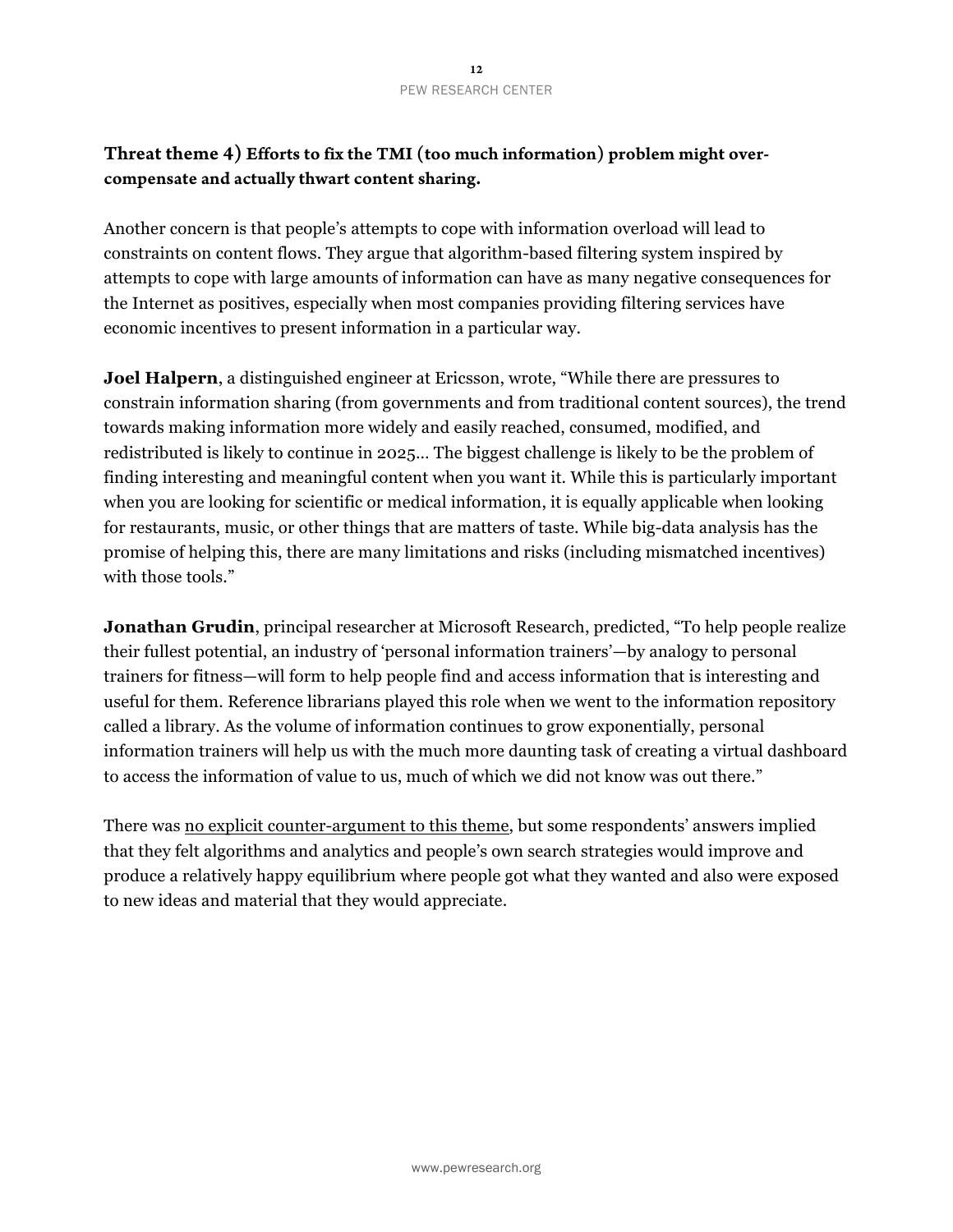# The Gurus Speak

Some of the most prominent and respected technology experts and analysts made far-ranging statements, encompassing many points. Their answers:

#### Things will get better, rather than worse

**Vint Cerf**, Google vice president and co-inventor of the Internet protocol, represented many people's views when he optimistically predicted, "Social norms will change to deal with potential harms in online social interactions… The Internet will become far more accessible than it is today—governments and corporations are finally figuring out how important adaptability is. AI [Artificial Intelligence] and natural language processing may well make the Internet far more useful than it is today."

#### A vortex of innovation and a commons-based economy could be created

**Jerry Michalski**, founder of REX, the Relationship Economy eXpedition, wrote, "I'm going to be an idealist here and suggest that someone leads a charge to tear down the stupid, overweening intellectual property regime in place now and replaces it with something much more shareable an ever-improving version of the Commons. Media companies, content providers, some inventors and others will try to stop this trend, but the forces behind sharing will win. I expect we will begin to figure out how to reward creative people for sharing their creations freely. This will create a vortex of innovation that powers society out of difficult spots and into a commons-based economy. Consumer capitalism will tumble. In its place we'll figure out how to share the value we create, while improving the many Commons that we depend on. There are plenty of threats in the way of this outcome, yet I'm optimistic that we'll sort out how to mind the Commons, much as we used to a few thousand years ago."

#### 'Government poses the greatest threat to the Net's freedoms'

**Jeff Jarvis**, director of the Tow-Knight Center for Entrepreneurial Journalism at the City University of New York Graduate School of Journalism, shared his in-depth point of view, writing, "Government poses the greatest threat to the Net's freedoms. Many governments, including Western regimes, threaten to control some part of Internet communication. Obviously, China, Iran, and other authoritarian states wish to control speech there. But Canada and Australia have threatened to filter all Internet content to get to child porn. Once one government is given the means and authority to filter communication, information, and content for one reason, then any government can do so for any reason. So we must protect the open architecture of the Net and assure that no government can claim sovereignty over it. At the same time, of course, the governments of the United States and the United Kingdom through their NSA and GCHQ have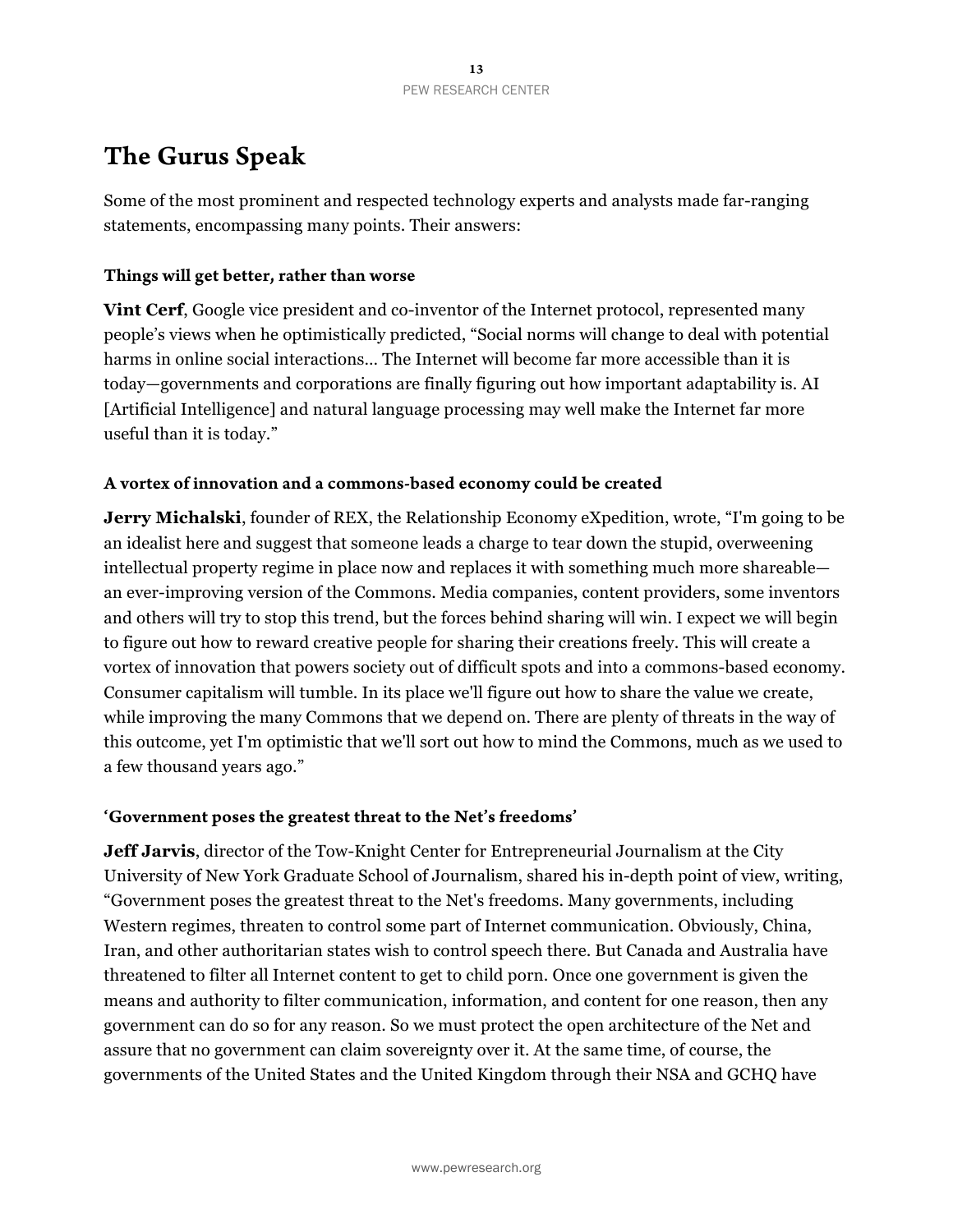trampled the public's trust in the security and privacy of net communications, bringing still untold damage to the cloud economy and opening the door for other governments—including tyrannies to claim their right to govern the net. I don't know which force—censorship or spying—will lead to greater degradation of net freedoms. Both come from government. Nonetheless, I still hold hope that technologists and hackers can stay one step ahead of slow government and rob them of their stakes claimed in the net. Thus I also hope that technologists—programmers, mathematicians, statisticians, et al—will begin robust discussion of the ethics that govern their own power and how they will use it for public good. The best realization of the fullest potential of the Internet isn't a technology question but a human question: When given the opportunity, will we realize the benefits of sharing more information, gathering more knowledge, making more connections among ourselves? So far, we have."

#### The Internet must be understood as a fundamentally different paradigm

**Bob Frankston**, Internet pioneer and technology innovator, responded, "Today's online 'access' is hobbled by a funding model based on an owner taking a vig and denying us the ability to communicate unless we pay a carrier. We must get rid of the concept of telecommunications and understand that the Internet is a fundamentally different paradigm. See more on my opinion at http://rmf.vc/IEEERefactoringCE."

#### Education is the key

**Hal Varian**, chief economist for Google, wrote, "The biggest problem will be education. People will need to acquire various cognitive skills to use the Internet to its fullest potential."

#### The business model of innovators actually hurts progress and 'this will not end well'

**Marc Rotenberg**, president of the Electronic Privacy Information Center (EPIC), observed, "There is an enormous problem with how people obtain information today and my hope is that it will improve dramatically in the years ahead. Currently, approximately 70% of Internet users in the U.S. and 90% in Europe obtain information by going through the search services of one company. This needs to change. There should be many information sources, more distributed, and with less concentration of control. So, I am hoping for positive change. We need many more small and mid-size firms that are stable and enduring. The current model is to find an innovation with monetizing potential, incorporate, demonstrate proof of concept, sell to an Internet giant, and then walk away. This will not end well."

#### The biggest technical challenge is filter failure; algorithms cannot keep up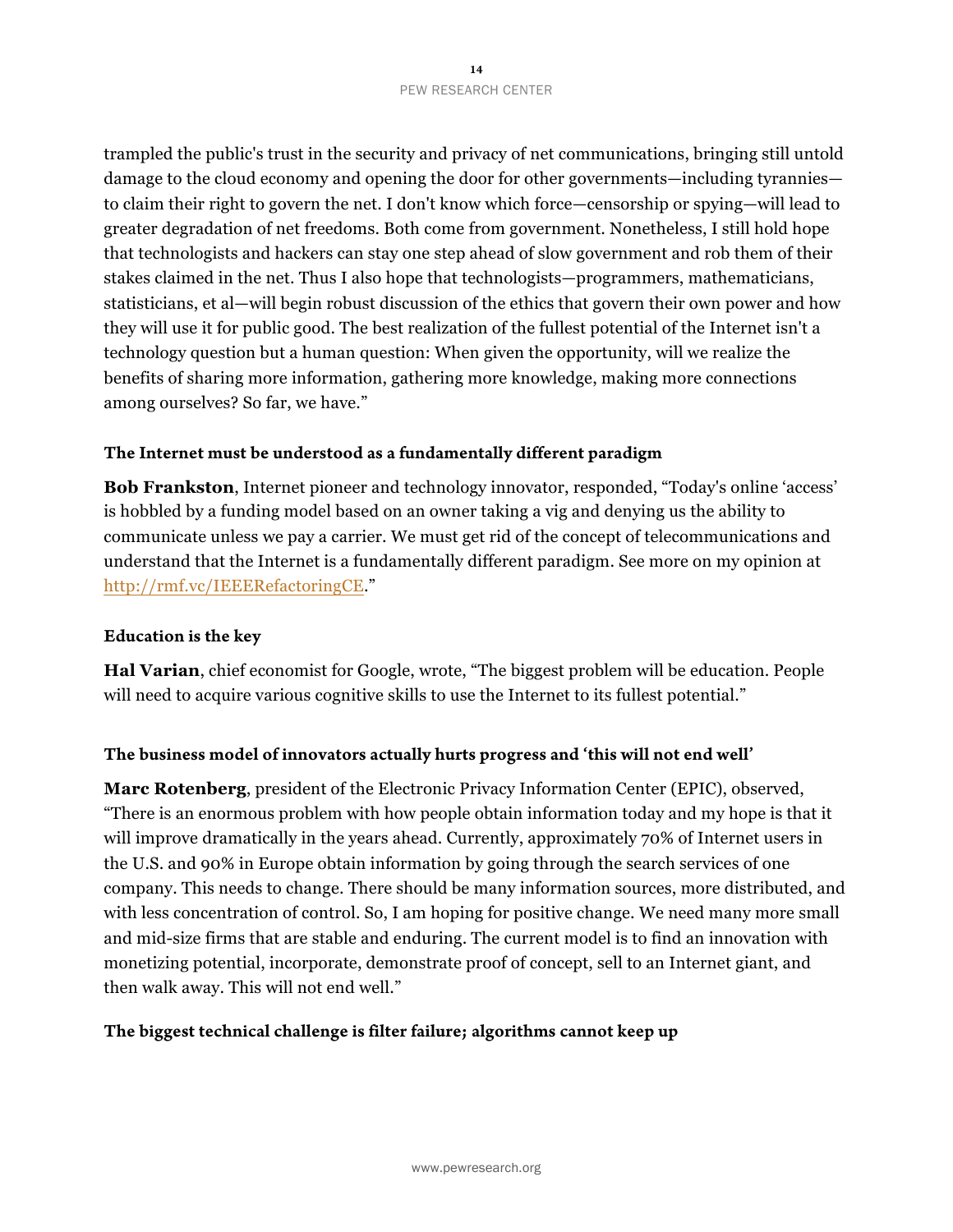**Susan Etlinger**, a technology industry analyst with the Altimeter Group, responded, "With regard to content, the biggest technical challenge will continue to be filter failure; algorithms today just cannot keep up with the number and type of signals that provisionally predict what a person will want at a certain point in time. There are so many barriers: multiple devices, offline attribution and of course simple human changeability. We will continue to see a push and pull with regard to privacy. People will continue to adapt, but their expectations for control and relevance will also increase. And all this needs to be honed to an even finer point for teenagers and children, since teenagers have access to the most popular social networks. What will help us realize the fullest potential of the Internet? Becoming better students of human emotion, desire and behavior.

#### Look to fictional accounts like *Accelerando* and *Mother of Storms* for likely future scenarios

**John Markoff**, senior writer for the Science section of the New York Times, wrote, "Charlie Stross nailed it in his short story *Accelerando*. Heck, if corporations are people, then why not AIs? That will so transform the landscape of IP, that it will be impossible to think about it in terms of our current legal system. John Barnes got it right in his book the *Mother of Storms*, which described the intersection of anonymity, privacy, computer networks and pornography. If you are a parent it will make the hair on the back of your neck stand on end."

#### Looking forward to the Age of Collaboration among more than 8 billion people

**Tiffany Shlain**, filmmaker, host of the AOL series *The Future Starts Here* and founder of The Webby Awards, wrote, "By 2025, every human on the planet will be online. The collision of ideas through the sharing network will lead to explosive innovation and creativity. We are just at the precipice of collaborative tools today. By 2025, we should have around 8.1 billion people online. Just imagine all those billions of people and ideas sharing and collaborating. Please don't let me get hit by a bus. I want to live to experience this period which people will later call the Age of Collaboration."

#### The Internet is not a service users get from phone and cable companies

**Doc Searls**, director of ProjectVRM at Harvard's Berkman Center for Internet & Society, wrote:

"John Perry Barlow once said, 'I didn't start hearing about "content" until the container business felt threatened.' I'm with him on that. 'Content" is the wrong focus here. It's just business jive for stuff that floats subscription and advertising revenue online. Sharing knowledge matters much more. The most serious threat to sharing knowledge—and doing the rest of what the Internet is good for—is a conceptual one: thinking of the Internet as a service we get from phone and cable companies. Or worse, as a way to move 'content' moving around.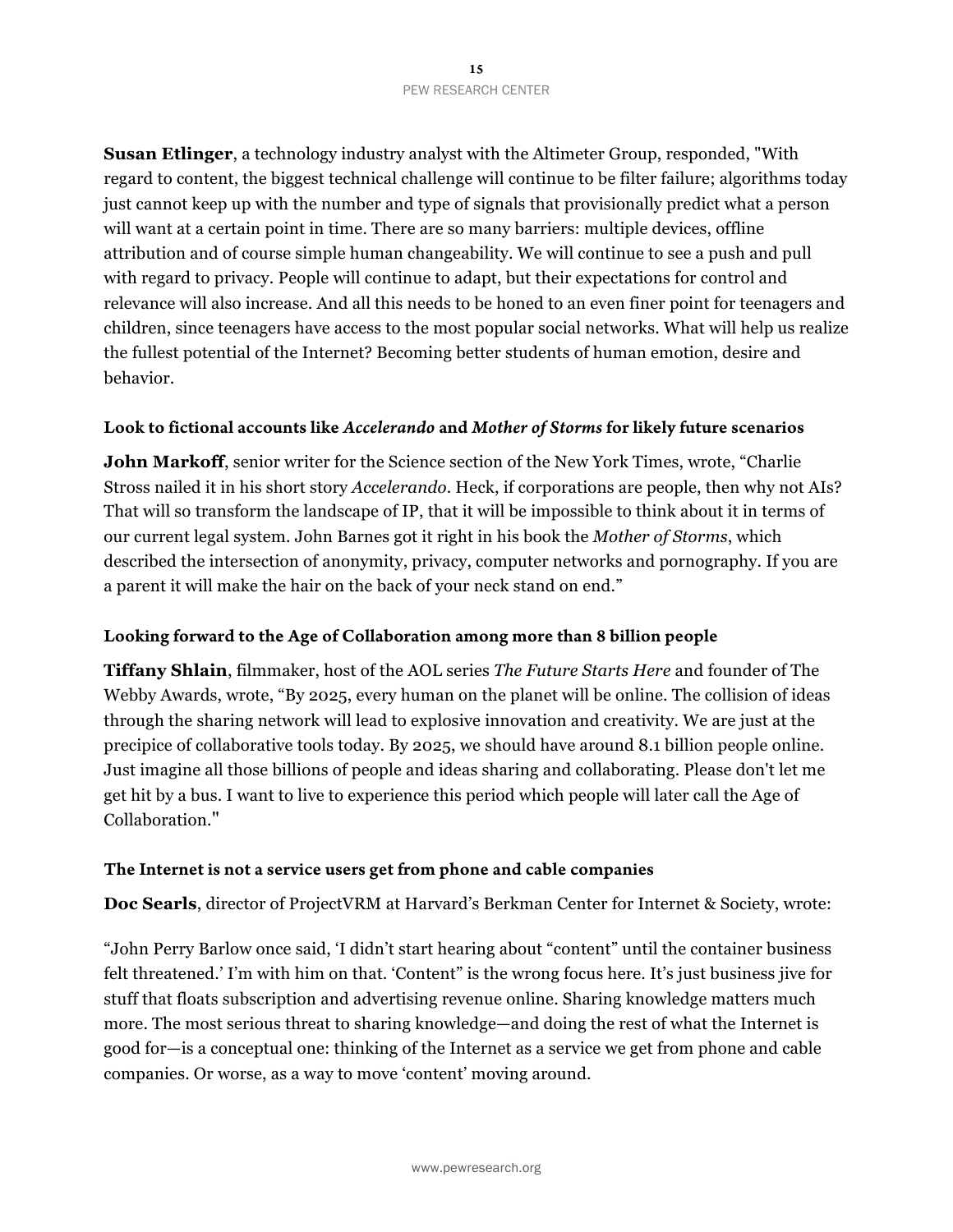"And if we think the Net is just another 'medium,' we're missing its real value as a simple and costfree way to connect everybody and everything. This is what we meant in *The Cluetrain Manifesto* when we said 'markets are conversations.' Conversations are also not media. They are the main way humans connect with each other and share knowledge. The Internet extends that ability to a degree without precedent in human history. There is no telling how profound a change—hopefully for the better—this will brings to our species and the world we live in.

"What steps are necessary to block changes that would limit people's optimal future capabilities in using the Internet? We need to understand the Internet as what it really is: a way to connect anyone and anything to anyone and anything else, with little if any regard for the means between the ends.

"What Paul Baran described as a 'distributed' network in 1964, and he and other geeks built out, is a heterarchy, not a hierarchy. It was not designed for billing, or for managing scarcities. Instead it was designed to connect anything to anything, and to put all the smarts in the nodes of the network, rather than in intermediaries. Its design obeys protocols, which are manners among machines and software. Those manners are NEA: Nobody owns them, Everybody can use them, and Anybody can improve them. (Linux and other free and open software code bases are also like that, which is why they provide ideal building material for the Net and what runs on it.)

"But intermediaries called ISPs—mostly phone and cable companies—bill us for access to the Net, and those monthly bills define the Net for us in the absence of a more compelling definition. For providing that definition, geeks have done an awful job. So have academics and regulators.

"Nobody has yet made clear that the Internet is a rising tide that lifts all boats, producing many trillions of dollars in positive economic externalities—and that it can do so because it has no interest in making money for its owner.

"The Net didn't grow over the dead bodies of phone and cable companies, but over their live ones. Those companies are just lucky that the Net used their pipes. But they have also been very smart about protecting their old businesses while turning their new one—Internet access—into something they can bill in the manner of their old businesses. Hence 'plans' for monthly chunks of mobile data for which the first cost is approximately zero. (Operating costs are real. Ones and zeros are way different, and in many—perhaps most—cases have no real first costs.)

"In the U.S., cable and phone companies are also lobbying hard at the federal, state and local levels to push through laws that prevent citizens from using local governments and other entities (e.g. local nonprofits and utilities) to offer what carriers can't or won't: fully capable Internet service.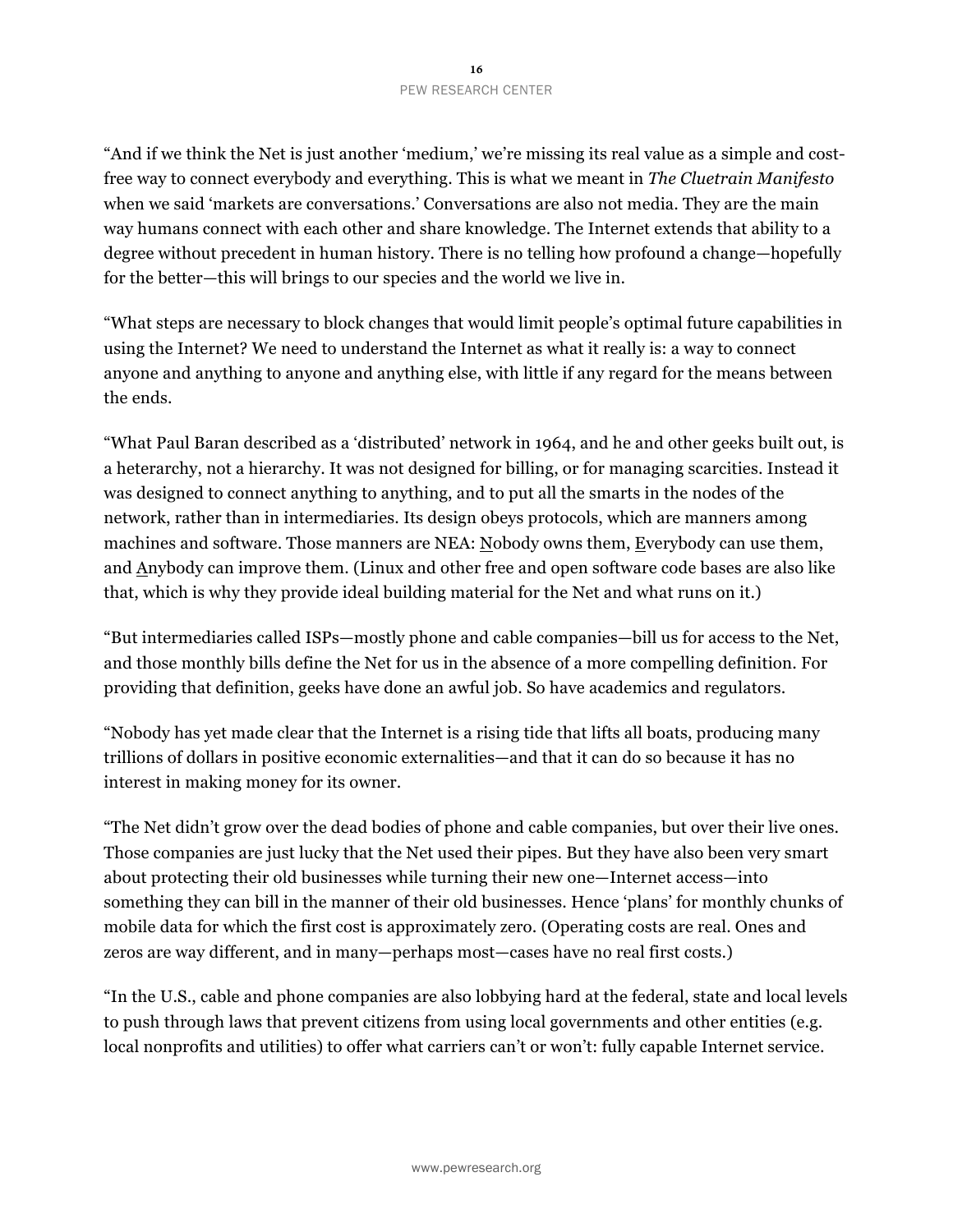These laws are sold to legislators as ways to keep government from competing with business, but in fact only protect incumbent monopolies.

"What the carriers actually want—badly—is to move television to the Net, and to define the Net in TV terms: as a place you go to buy content, as you do today with cable. For this they'll run twosided markets: on the supply side doing deals with "content providers" such as Hollywood and big publishers, and on the demand side by intermediating the sale of that content.

"This by far is the most serious threat to sharing information on the Net, because it undermines and sidelines the Net's heterogeneous and distributed system for supporting everybody and everything, and biases the whole thing to favor a few vertically-integrated 'content' industries.

"The good news is that there are a few exceptions to the rule of cable/telephony duopoly, such as Chattanooga, Kansas City, and Wilson, NC, which are attracting businesses and citizens old and new to the shores of the real Internet: the one with virtually unlimited speeds in all directions, and few if any restrictions on what anybody can do with the bandwidth. There we will see the Internet's tide lift all boats, and not just those of telephony and television.

"The end state we will reach is what Bob Frankston calls 'ambient connectivity.' We might have to wait until after 2025, but we will get it."

### There will be continued resistance from 'the status quo people'

**Marcus Cake**, a network society content architect and strategist with WisdomNetworks.im, wrote, "There will be continued resistance from the status quo people and organizations that have derived power and profit from centralised structures. The people in influential positions may be unwilling to innovate, unable to recognise the possibilities or unwilling to relinquish positions of influence. History suggests that collapse, crisis, or revolution is required before change.

"A second challenge is governments' responses to legislate the 'Information Age' to preserve employment, influence, sovereignty or other areas they see as a concern. Hierarchies were a necessity in the last economic development stage. We needed them to scale up in all communities to organise people to achieve outcomes for economy/society and mobilise capital to invest in channels and infrastructure. The hierarchy was necessary.

"It was not our natural state to seek dominance. We remain under the false assumption that hierarchies are the only way to organise. We tolerate the failures of hierarchies. With the advent of the Internet, we can now organise a different way: a shift from telecommunications (information distributed by proprietary channels between hierarchies) to telewisdom (exchange of wisdom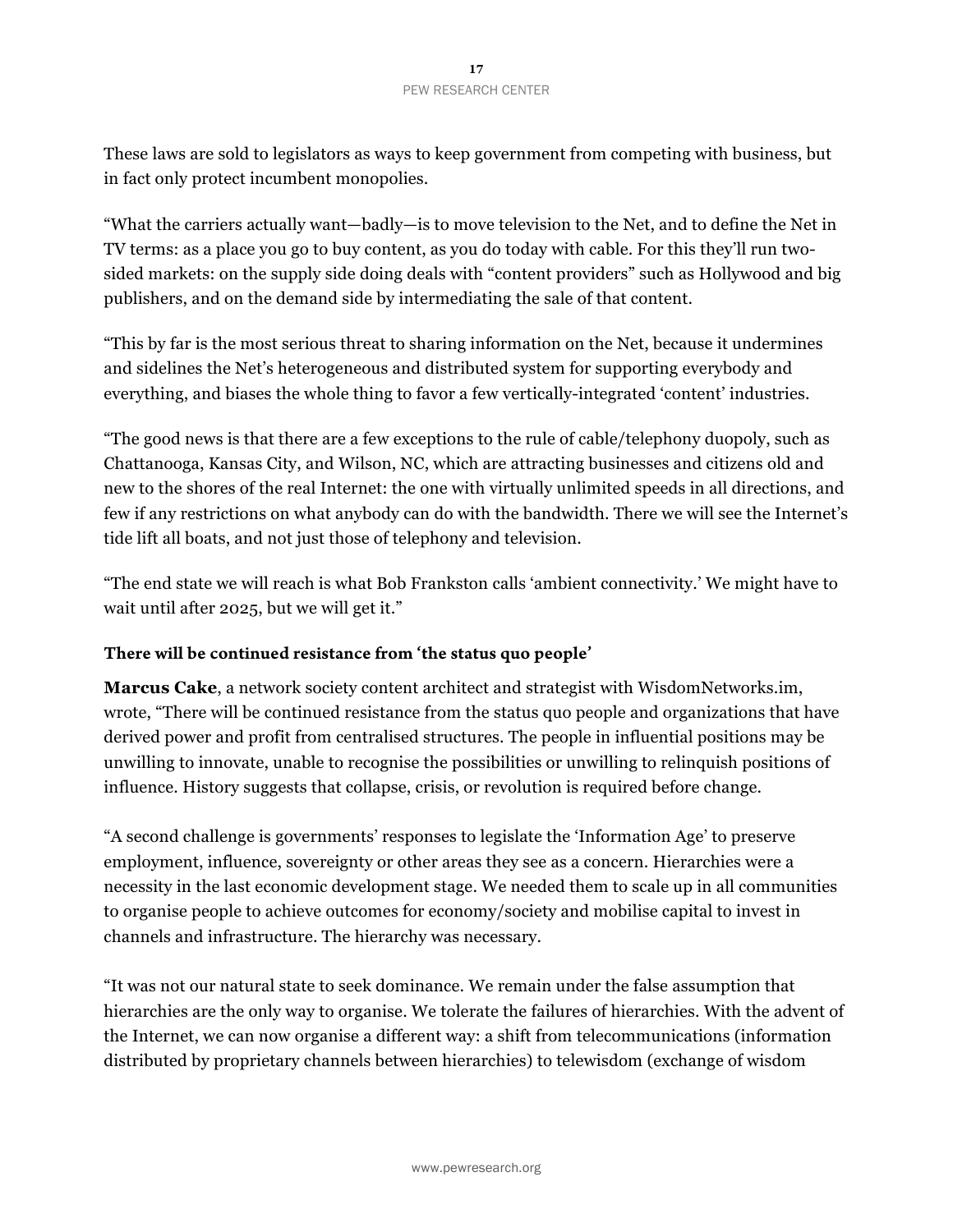between individuals). This is a return to hunters and gatherers—small groups pursuing very specific outcomes and probably a leader. Mega hierarchies (in any community) are at the end of their useful life. Every aspect of society and the dominant hierarchy within each of them now demonstrates that it is more concerned by hierarchies' survival or process, rather than satisfying broader community objectives. This is true of financial markets, government, education and all the major communities. The influence of a few has had a detrimental effect on community stability and achieving community outcomes. Hierarchies will resist the shift from the Information Age to the Network Society. The next stage of development will crowd-create the Network Society, with distributed contribution and distributed structures. Leadership will be dynamic, rather than entrenched.

"Transparency will ensure the 'leader' always focuses on community outcomes (or is simply replaced in real-time). We will move to distributed leadership and distributed structures within community. People will only need the networks to realize their person potential and contribute to the potential of society. People have been trained to link things into books and share them by Facebook. Wisdom networks do the same thing for every other part of society. They simply need to be deployed and made available. People will know what to do with them. Wisdom networks are just a more comprehensive telephone call between people."

# 'The challenges are preventing the Internet from turning into just a corporate entertainmentdelivery system'

**Seth Finkelstein**, a programmer, consultant and EFF Pioneer of the Electronic Frontier Award winner, said, "Way back in 1996, when the Internet was just starting to come into general use, I literally talked myself hoarse at a conference trying to make people aware of censorware issues. Now that's well-trod ground, with everything from widespread network censorware, to the iconic Great Firewall Of China. That's the cultural and politics side.

"The business side is copyright. Though the general copyright conflict was well-known from the start, the money involved in recent years has simply been staggering. The lawsuit against YouTube involved billion-dollar damage claims. And that's just one battle of the copyright war.

"A point I've tried to make over the years is that censorware is about control. People cannot be allowed privacy and anonymity if they are to be continually monitored by authorities to make sure they aren't reading forbidden content (this applies whether that prohibition is sexual, political, or commercial).

"One of the strangest unintended consequences of the Snowden NSA revelations might be boosting the use of encryption and privacy-protective servers, which make such controls much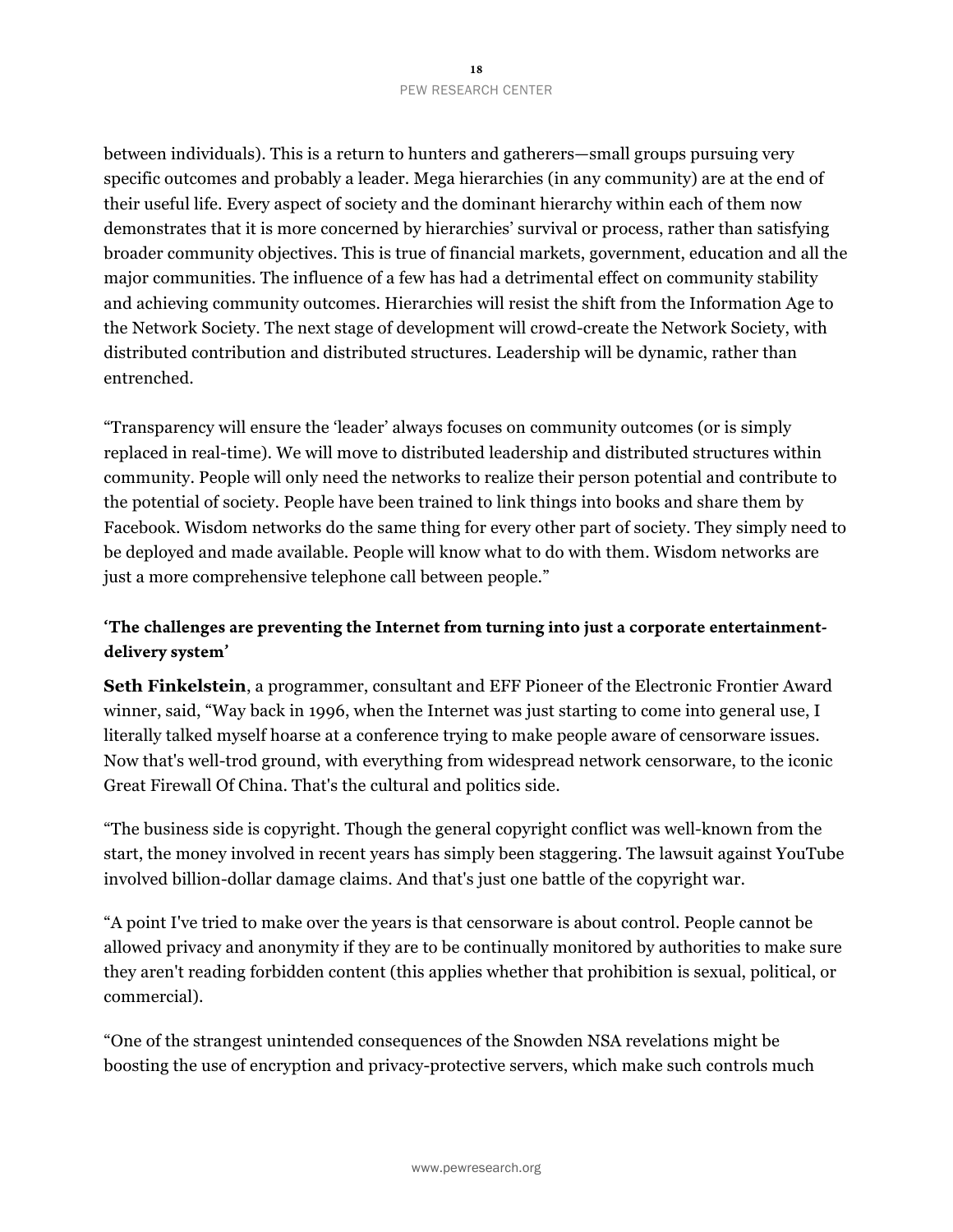more difficult. There's nothing that restricts protection from NSA spying to only protection from NSA spying (i.e. all other spying is hindered). It's similar to how the strong cryptographic protection necessary for Internet financial transactions eventually trumped all the lawenforcement arguments for limiting the public use of cryptography. That is, law-enforcement wanted weak protections so that communications could be easily monitored, but this meant financial data could also be easily stolen.

"Having the legal ability to protect financial data from theft in transit eventually protected all communications. Similarly, hardening communications against NSA snooping also protects against all other snooping. The opportunities and challenges that lie ahead are linked.

"Speaking only about the developed Western world, since I don't have experience with the innovations in developing nations, Internet speed and adoption is being heavily driven by entertainment. First it was music, now video. Netflix and YouTube are supposedly responsible for an amazing percentage of total bandwidth. The opportunities are everything swimming along in the wake of those whales (or sharks).

"The challenges are preventing the Internet from turning into just a corporate entertainmentdelivery system. It's a bit frightening to consider that perhaps an open Internet only continues to exist because some enormous corporations dealing in content are fighting with other enormous corporations dealing in bandwidth—the former being afraid the latter will use any constriction to, as Microsoft once infamously sought to do to Netscape, 'cut off their air supply' (this fight is called 'Net neutrality')."

#### Contradictory intentions: The desire to access and share vs. the desire to track and verify

**Barry Chudakov**, principal at Sertain Research, observed, "As everyone becomes connected to get and share content online, the need for security protocols rises exponentially. At present it appears that people want fewer hindrances to get and share online content, but the result of this, as Bruce Schneier writes, is that the Internet becomes a 'surveillance state.'

"To limit people's optimal future capabilities in using the Internet pits contradictory intentions against each other: the desire to access and share vs. the desire to track and verify. I believe humanity's essential social nature is stronger; we will opt for communication and sharing and find reasonable, secure ways to verify online identities. But behind this collective desire are powerful corporate and government forces that want to control access and online experience.

"From restrictive proprietary platform 'walled gardens' like Facebook to government censorship and rogue cyber-attacks, we will face regular threats from those who want to stifle innovation and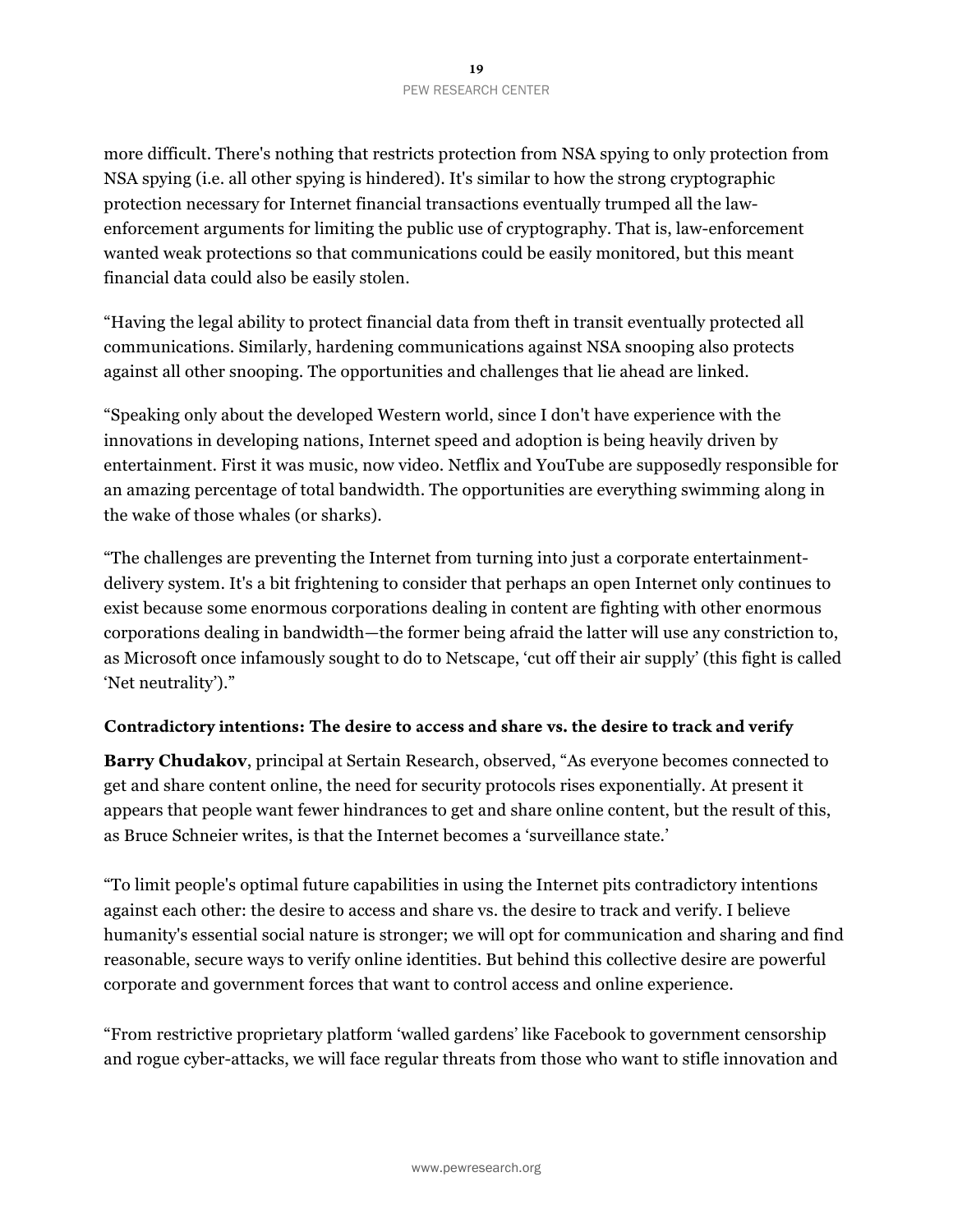seek to disrupt or balkanize the Web. These threats will rise and fall like tides and will continue for the foreseeable future. Our biggest challenge will be vigilance: seeing what is happening as it occurs and responding with intelligent and meaningful counter-measures.

"The most serious threat to accessing and sharing content on the Internet is the notion that this should happen without conflict and tension; keeping the tension alive is healthy. Most of the draconian measures to limit freedom on the Internet happen because some party wants to control the conversation and stifle dissent or controversy. We are better served to embrace conflict and disagreement, knowing that any attempt to stifle them is counter-productive to a free and open Internet."

#### Market-control mechanisms will go away—slowly—and people will benefit

**Mike Roberts**, Internet Hall of Fame member and longtime leader with the Internet Corporation for Assigned Names and Numbers, responded, "You are basically asking if the war between content providers and content consumers will get worse from the standpoint of the consumer. I don't think so. The role of content provider intermediaries is in terminal decline, a fate suffered in other industries earlier. In some Adam and Eve model of authorship, every author is seamlessly connected to and compensated by every consumer.

"Being crude about it, this is a transaction environment and needs lots of proxies exercised quality control, accurate marketing and distribution, preservation and curatorship, and so on. The Net has been and will continue to affect all the proxy holders. In general, the intermediaries have been harvesting too much economic reward through market control mechanisms. Those will go away—slowly—and consumers will benefit.

"God knows what will happen to the poor authors. John Perry Barlow says 'information wants to be free,' which pursued to the ultimate, pauperizes the authors and diminishes society thereby. There has been recent active discussion of this question on the ICANN former director list. The current geopolitical changes affecting Internet governance have raised some first principles questions. E.g., what should the future of human society be and what should ICANN and other Internet developers/providers/oversight bodies do to contribute to that future.

"One very short answer to that very long question goes as follows: 1) the 'network' effect of expanding Internet access is very desirable and should be aggressively promoted; 2) the range of potentially valuable applications on the Net is virtually unlimited, and economic incentives should be provided for investment in such applications; 3) continued Internet openness is essential; protecting the Net from pathological exploitation of its openness should receive a high priority; 4)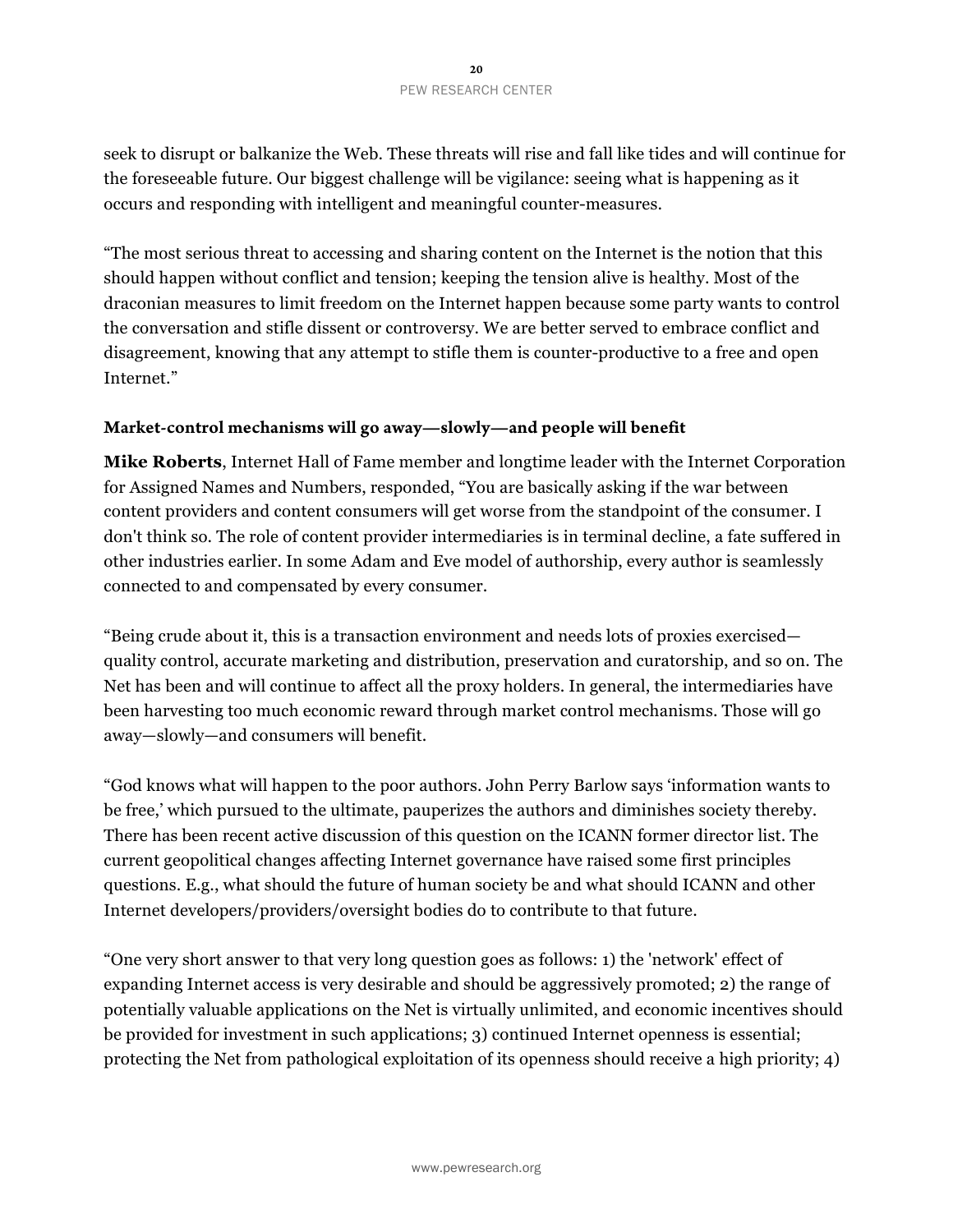nation-state abuse of the Net already is in evidence and steps should be taken to limit such state behavior."

## Innovation and open content sharing will be enhanced as users defect from old telecommunications monopolies

**Stowe Boyd**, lead researcher for GigaOM Research, said, "The continued economic mess of the post-normal will be accelerated by the ephemeralization of work and the mounting costs of countering global warming, and governments will have too much to deal with to effectively slow the Internet's oozing into every corner of every part of the economy. The cost pressure will be too great to slow anything. The stalling of the telephone and cable monopolies on high-speed broadband and cellular will lead to fast defection to services offered by Amazon and Google (and a few others), who will buy up or build around the telecommunications companies."

#### 'Television provides a cautionary tale'

**Peter and Trudy Johnson-Lenz**. founders of the online community Awakening Technology, based in Portland, Oregon, wrote, "In a 1958 speech, the late Edward R. Murrow said: 'This instrument can teach, it can illuminate; yes, and it can even inspire. But it can do so only to the extent that humans are determined to use it to those ends. Otherwise it is merely wires and lights in a box. There is a great and perhaps decisive battle to be fought against ignorance, intolerance and indifference. This weapon of television could be useful.'

"The Internet was commercialized in 1995, opening the floodgates to e-commerce, advertising, scams, identity theft and similar crimes, pay-for-play applications, pornography and much more. According to Wikipedia, some 80 to 85% of all the e-mail on the Internet is spam, and Incapsula says that in 2013, less than 40% of Internet activity was conducted by humans. Some 30% of Internet bandwidth goes to pornography, and according to the Huffington Post in 2013, porn sites get more visitors each month than Netflix, Amazon, and Twitter combined.

"All of this makes it more difficult for people to get and share content online, and without social policy and technology changes, it's likely to get worse by 2025. Unless people rise up nonviolently to take charge of their local systems and demand public technology and governance oversight and universal, affordable access to the Internet as a whole, humankind will remain captive to the likes of corporations, spammers, hackers, and online criminals. What would it take to re-envision our use of the Internet by 2025 to fulfill the dreams of its early creators and pioneers? Television provides a cautionary tale."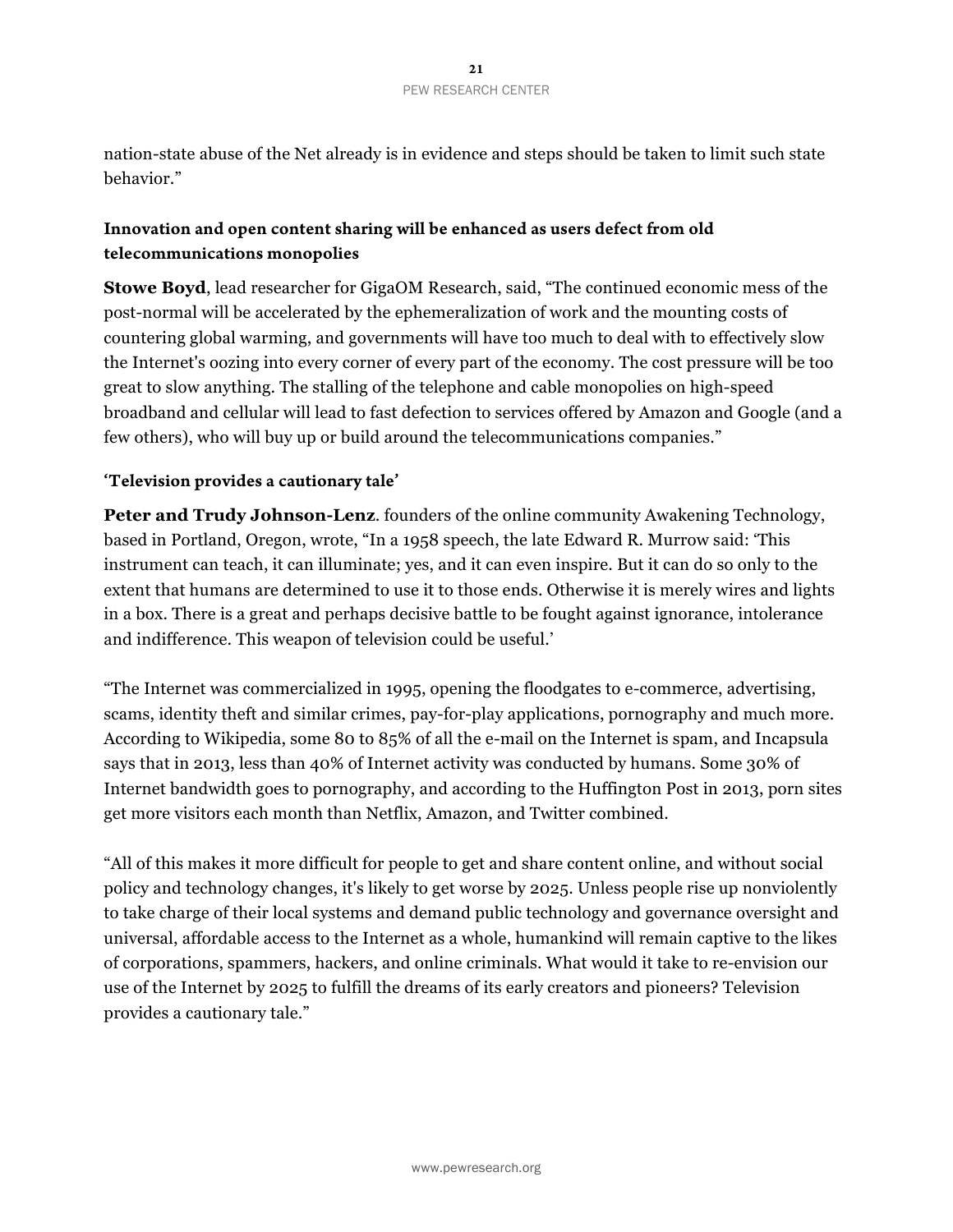# About this Canvassing of Experts

The expert predictions reported here about the impact of the Internet over the next ten years came in response to one of eight questions asked by the Pew Research Center Internet Project and Elon University's Imagining the Internet Center in an online canvassing conducted between November 25, 2013, and January 13, 2014. This is the sixth Internet study the two organizations have conducted together since 2004. For this project, we invited more than 12,000 experts and members of the interested public to share their opinions on the likely future of the Internet and 2,551 responded to at least one of the questions we asked. More than 1,400 responded to this question about access and sharing online in 2025.

The Web-based instrument was fielded to three audiences. The first was a list of targeted experts identified and accumulated by Pew Research and Elon University during the five previous rounds of this study, as well as those identified across 12 years of studying the Internet realm during its formative years. The second wave of solicitation was targeted to prominent listservs of Internet analysts, including lists titled: Association of Internet Researchers, Internet Rights and Principles, Liberation Technology, American Political Science Association, Cybertelecom, and the Communication and Information Technologies section of the American Sociological Association. The third audience was the mailing list of the Pew Research Center Internet Project, which includes those who closely follow technology trends, data, and themselves are often builders of parts of the online world. While most people who responded live in North America, people from across the world were invited to participate.

Respondents gave their answers to the following prompts:

*Accessing and sharing content online – By 2025, will there be significant changes for the worse and hindrances to the ways in which people get and share content online compared with the way globally networked people can operate online today?* 

*Please elaborate on your answer. (Begin with your name if you are willing to have your comments attributed to you.) Describe what you believe are the most serious threats to the most effective accessing and sharing of content on the Internet. What steps are necessary to block changes that would limit people's optimal future capabilities in using the Internet?* 

*Bonus question: Describe opportunities that you expect that will help people realize the fullest potential of the Internet. Or describe challenges you expect may stop people from realizing the fullest potential of the Internet.*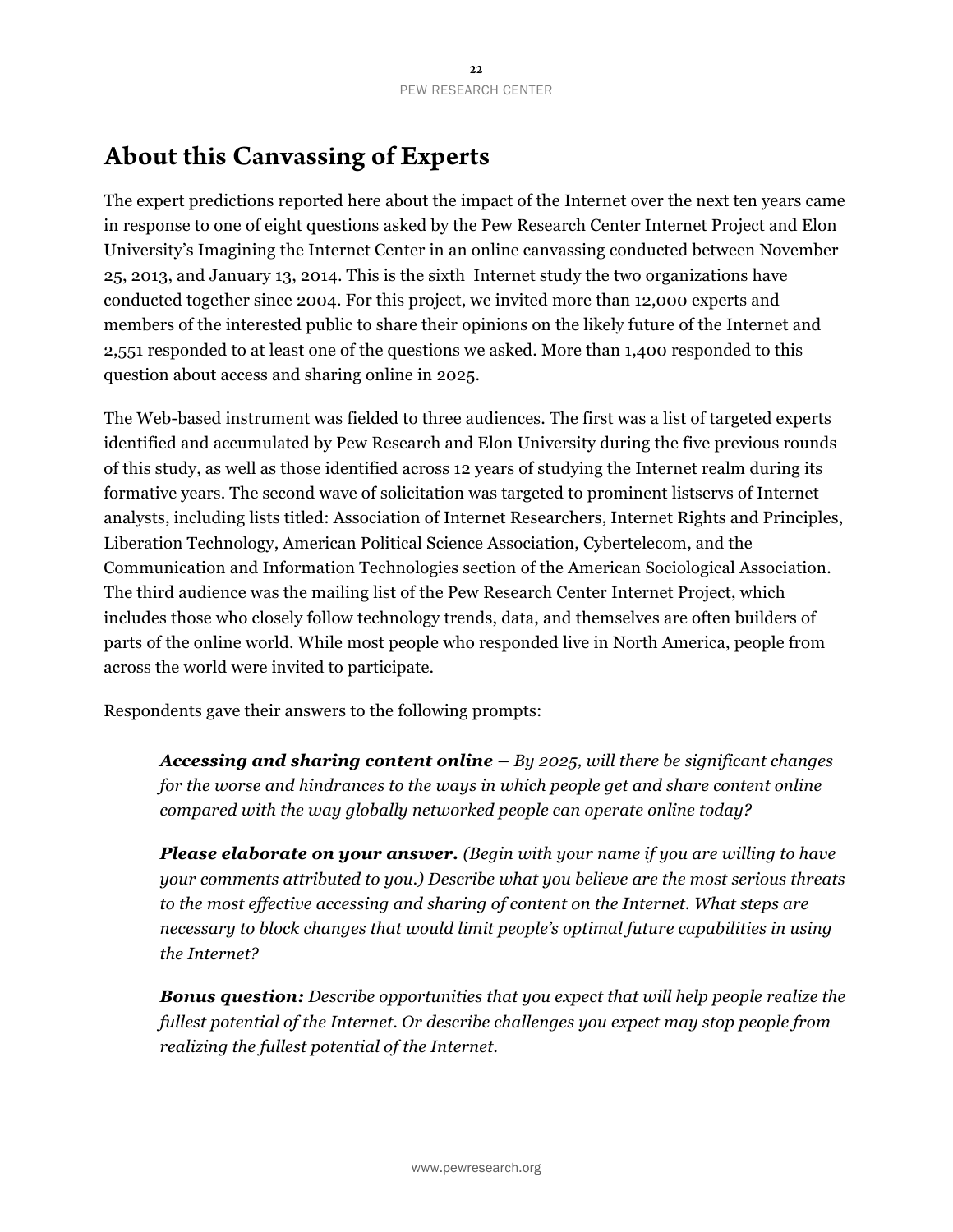Since the data are based on a non-random sample, the results are not projectable to any population other than the individuals expressing their points of view in this sample. The respondents' remarks reflect their personal positions and are not the positions of their employers; the descriptions of their leadership roles help identify their background and the locus of their expertise. About 84% of respondents identified themselves as being based in North America; the others hail from all corners of the world. When asked about their "primary area of Internet interest," 19% identified themselves as research scientists; 9% said they were entrepreneurs or business leaders; 10% as authors, editors or journalists; 8% as technology developers or administrators; 8% as advocates or activist users; 7% said they were futurists or consultants; 2% as legislators, politicians or lawyers; 2% as pioneers or originators; and 33% specified their primary area of interest as "other."

About half of the expert respondents elected to remain anonymous. Because people's level of expertise is an important element of their participation in the conversation, anonymous respondents were given the opportunity to share a description of their Internet expertise or background.

Here are some of the key respondents in this report:

**Miguel Alcaine**, International Telecommunication Union area representative for Central America; **Francois-Dominique Armingaud**, formerly a computer engineer for IBM now teaching security; **danah boyd**, a social scientist for Microsoft; **Stowe Boyd**, lead at GigaOM Research; **Bob Briscoe**, chief researcher for British Telecom; **Robert Cannon**, Internet law and policy expert; **Vint Cerf**, vice president and chief Internet evangelist at Google; **David Clark**, senior scientist at MIT's Computer Science and Artificial Intelligence Laboratory; **Glenn Edens**, research scientist at PARC and IETF area chair; **Jeremy Epstein**, a senior computer scientist at SRI International; **Susan Etlinger**, a technology industry analyst with the Altimeter Group; **Bob Frankston, Internet** pioneer and technology innovator; **Seth Finkelstein**, a programmer, consultant and EFF Pioneer of the Electronic Frontier Award winner; **Jonathan Grudin**, principal researcher for Microsoft; **Joel Halpern** a distinguished engineer at Ericsson; **Jim Hendler**, Semantic Web scientist and professor at Rensselaer Polytechnic Institute**; Jeff Jarvis**, director of the Tow-Knight Center at the City University of New York; **John Markoff**, senior writer for the Science section of the *New York Times***; Jerry Michalski**, founder of REX, the Relationship Economy eXpedition; **Raymond Plzak**, former CEO of the American Registry for Internet Numbers, now a member of the board of ICANN; **Jason Pontin**, editor in chief and publisher of MIT Technology Review; **Mike Roberts**, Internet Hall of Famer and longtime leader with ICANN; **Marc Rotenberg**, president of the Electronic Privacy Information Center; **Paul Saffo**, managing director of Discern Analytics and consulting associate professor at Stanford; **Doc**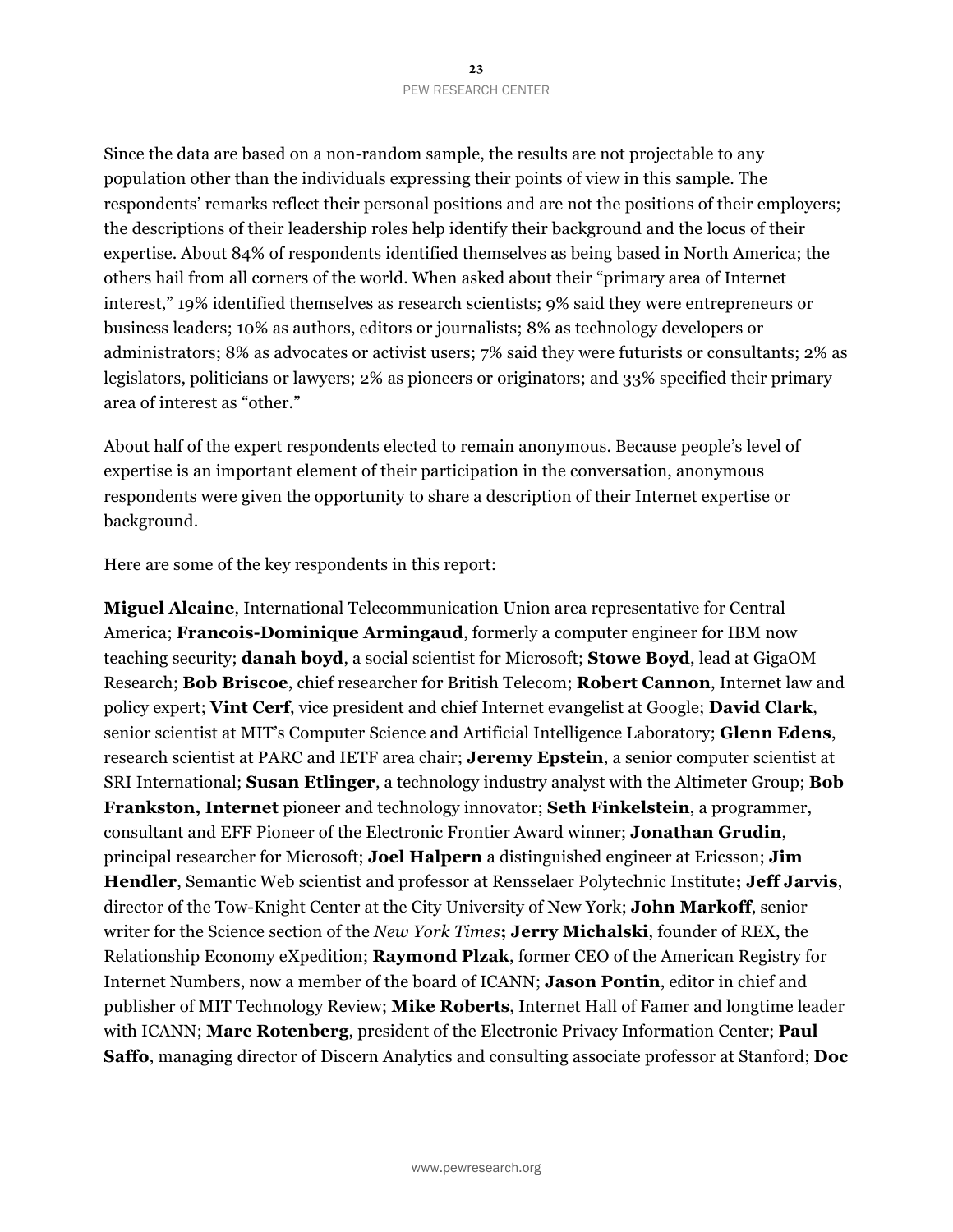**Searls**, director of ProjectVRM at Harvard's Berkman Center; **Hal Varian**, chief economist for Google; and **David Weinberger**, senior researcher at Harvard's Berkman Center.

Here is a selection of other institutions at which respondents work or have affiliations:

Yahoo; Intel; IBM; Hewlett-Packard; Nokia; Amazon; Netflix; Verizon; PayPal; BBN; Comcast; U.S. Congress; EFF; W3C; The Web Foundation; PIRG: NASA; Association of Internet Researchers; Bloomberg News; World Future Society; ACM; the Aspen Institute; Magid; GigaOm; the Markle Foundation; The Altimeter Group; FactCheck.org; key offices of U.S. and European Union governments; the Internet Engineering Task Force; the Internet Hall of Fame; ARIN; Nominet; Oxford Internet Institute; Princeton, Yale, Brown, Georgetown, Carnegie-Mellon, Duke, Purdue, Florida State and Columbia universities; the universities of Pennsylvania, California-Berkeley, Southern California, North Carolina-Chapel Hill, Kentucky, Maryland, Kansas, Texas-Austin, Illinois-Urbana-Champaign, the Georgia Institute of Technology, and Boston College.

# **Complete sets of credited and anonymous responses to this question can be found on the Imagining the Internet site:**

http://www.elon.edu/e-Web/imagining/surveys/2014\_survey/2025\_Internet\_Looming\_Threats.xhtml http://www.elon.edu/e-Web/imagining/surveys/2014\_survey/2025\_Internet\_Looming\_Threats\_credit.xhtml http://www.elon.edu/e-Web/imagining/surveys/2014\_survey/2025\_Internet\_Looming\_Threats\_anon.xhtml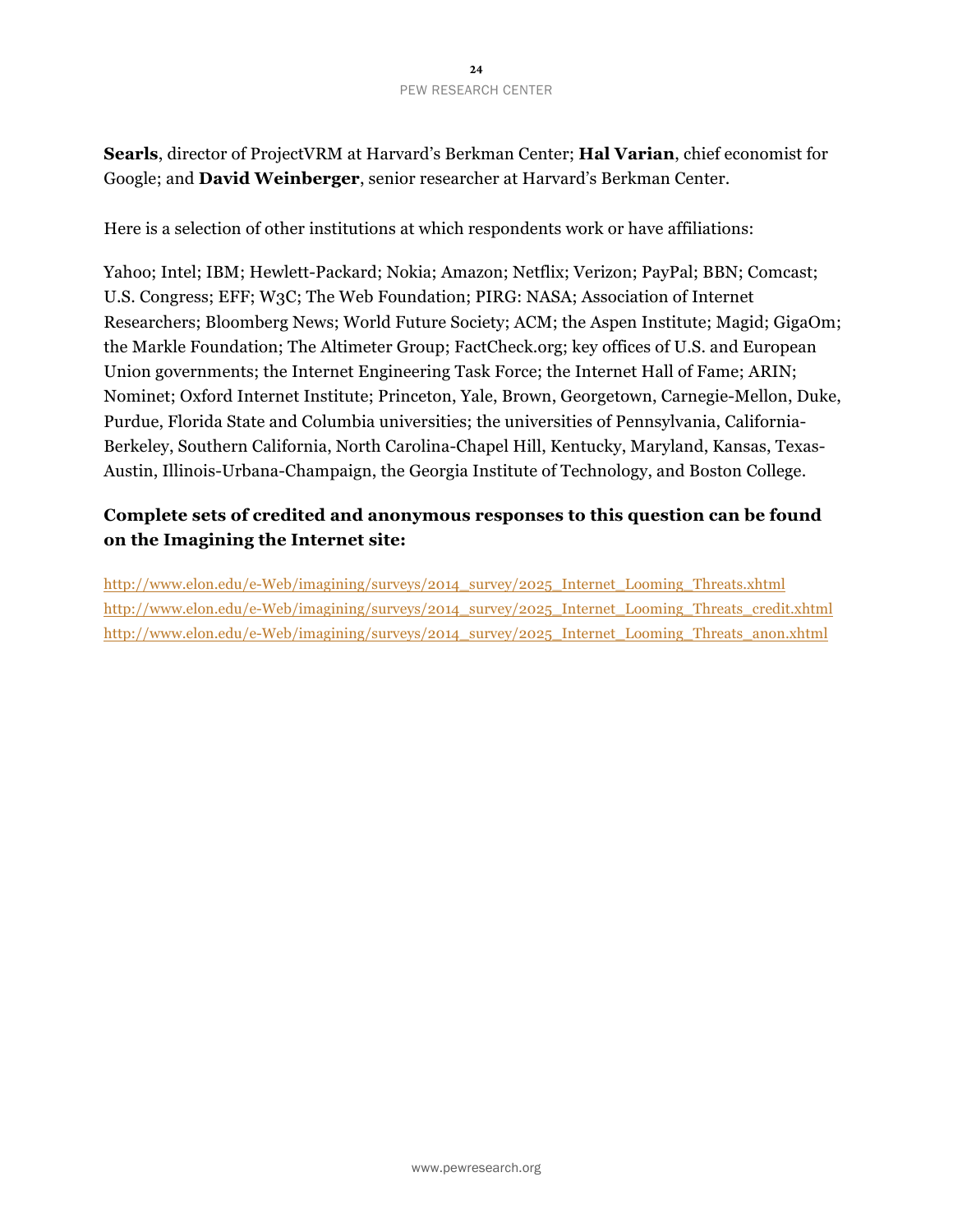# Elaborations: More Expert Responses

Respondents in this canvassing note that the online environment is going through considerable change as it evolves technologically and politically.

Some point out there is a constant swing between distributed activity that is built on citizen enthusiasm about the unhindered sharing of ideas and the type of central control characterized by restrictions on the exchange of ideas – sometimes in the name of perceived cultural benefits that nevertheless reduce the dissemination of ideas.

Respondent **Robert Cannon**, a leading U.S. Internet law and policy expert with many years of experience at the federal level, argued that the Internet is now potentially entering its consolidation phase and therein lies the threat:

"We have seen the repeat of the same pattern… seen during the introduction of telegraph, telephone, and radio services. There is the initial utopian introduction that greets the technology with claims of world peace. There is an era of competition where multiple small firms rise up and take advantage of the new market and innovation. And then there is an era of consolidation as the winners from the competitive era move to secure their position in the market and eliminate competitors. In the information era, we have moved into the era of consolidation.

"There are fewer and fewer owners of major media outlets online, and end-users are concentrating their traffic on fewer and fewer sites. And yet, what makes the information era different is that the means of the 'long tail' content creator to rise up and create content still exists. Unlike other cycles where the era of consolidation also raised barriers to entry, in the modern information era, the barriers to entry still remain low. But this can change as conduit becomes entangled with content or service.

"As networks move forward and away from end-to-end design, they can eliminate the possibilities of innovation by eliminating what is possible on the network, and curbing innovation. They can, in effect, raise the barriers of entry. This is the core concern of the Net neutrality debate: Will the Internet of the future look like the radio market or the telegraph market after consolidation, with few players controlling content—or will it continue to look like the never-ending marketplace of ideas?"

**David Weinberger**, senior researcher at Harvard's Berkman Center for Internet and Society, put the future possibilities more succinctly, "The future challenge: The Internet gets owned and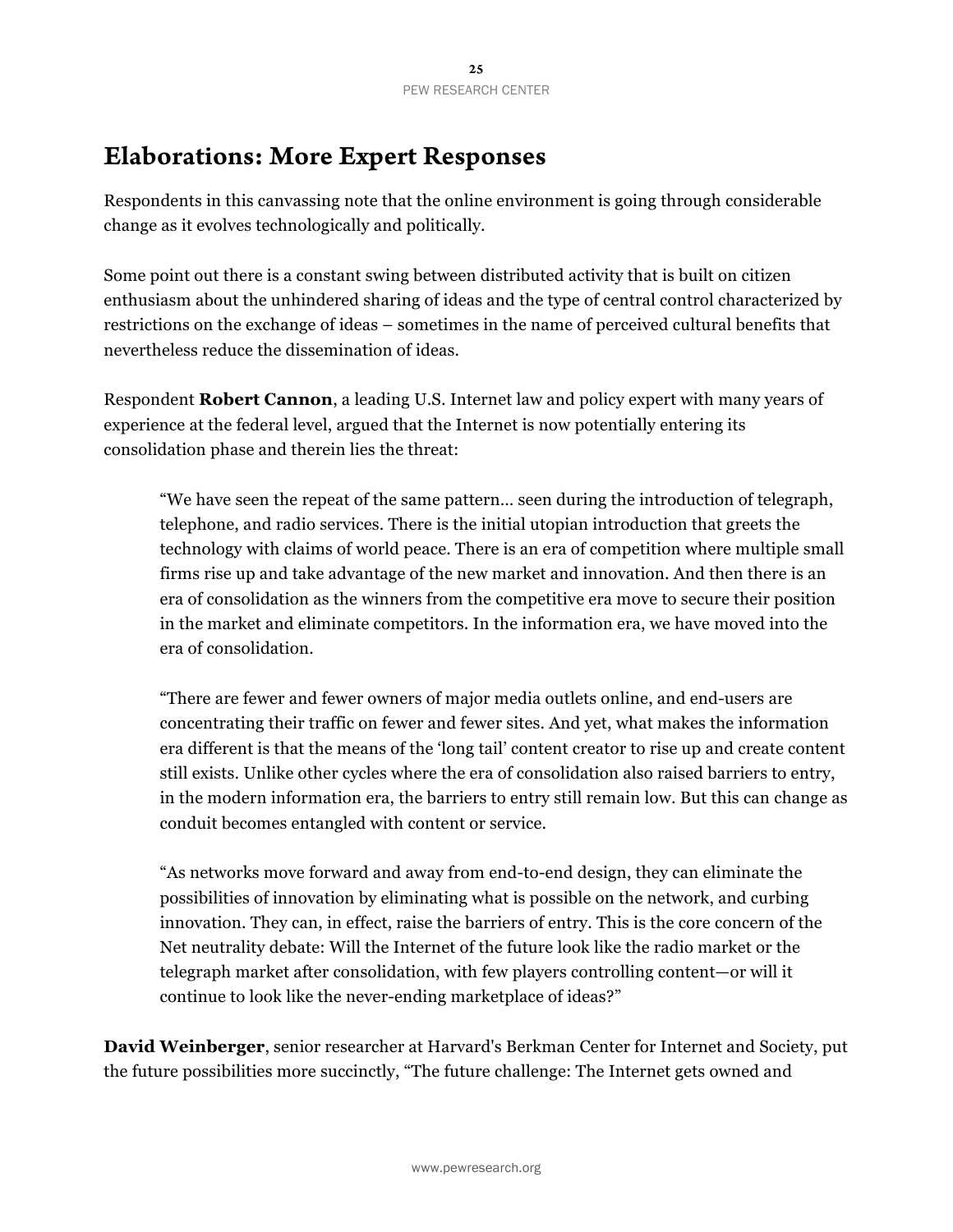packaged as a set of content and we treat it like cable TV. The future opportunity: Free culture becomes ever more lively, and people are enjoying content that they recognize was created by people like them."

# The optimists have their say about the future of content sharing: More people, more access, more mobile, more relevant material

There are many optimists in this canvassing who believe that Weinberger's upbeat possibility can be realized. Many also make positive predictions that acknowledge threats:

**Charlie Firestone**, executive director of the Aspen Institute Communications and Society Program, responded, "There are two levels of hindrance I foresee, but I expect both will not happen. The first is technological, but I believe more people will have greater access to the Internet or online equivalent in 2025, i.e., more and better broadband access. Second, would be hindrances from governments. While there will be a period of greater governmental hindrance between now and 2025, I believe this will be resolved in the opposite direction by 2025—that is, greater access even in countries that currently restrict access."

**Jonathan Grudin**, principal researcher at Microsoft Research, observed, "Today, people in some countries are hindered from accessing online information, but smaller mobile devices have made it more difficult to censor. I am guardedly optimistic that information providers and consumers will continue to elude government censorship. Information does seem to want to be free, and technology has made that easier on balance. I do not see a potent threat looming, and the commercial interest in disseminating information should not be underestimated."

**Jim Leonick**, a director of new product development for Ipsos Interactive Services, predicted, "Content will be easier to access, share and find, more personalized and relevant, and aspects of sharing and downloading will be more secure, which will be the catalyst for change in people wanting to sell their personal data to pay for the things they cannot today and choose to pirate."

**Jim Harper**, director of information policy studies at the Cato Institute, responded, "People are going to get what they want, and they want to share content."

**Marina Gorbis,** executive director at the Institute for the Future, a non-profit research organization, noted young people will continue to drive Internet expansion, writing, "The amount of open information online has been growing exponentially. The younger generations are growing up in an environment in which they see themselves as a part of a larger whole; they see others as a part of their extended brain. They can pose a question online and someone will have an answer,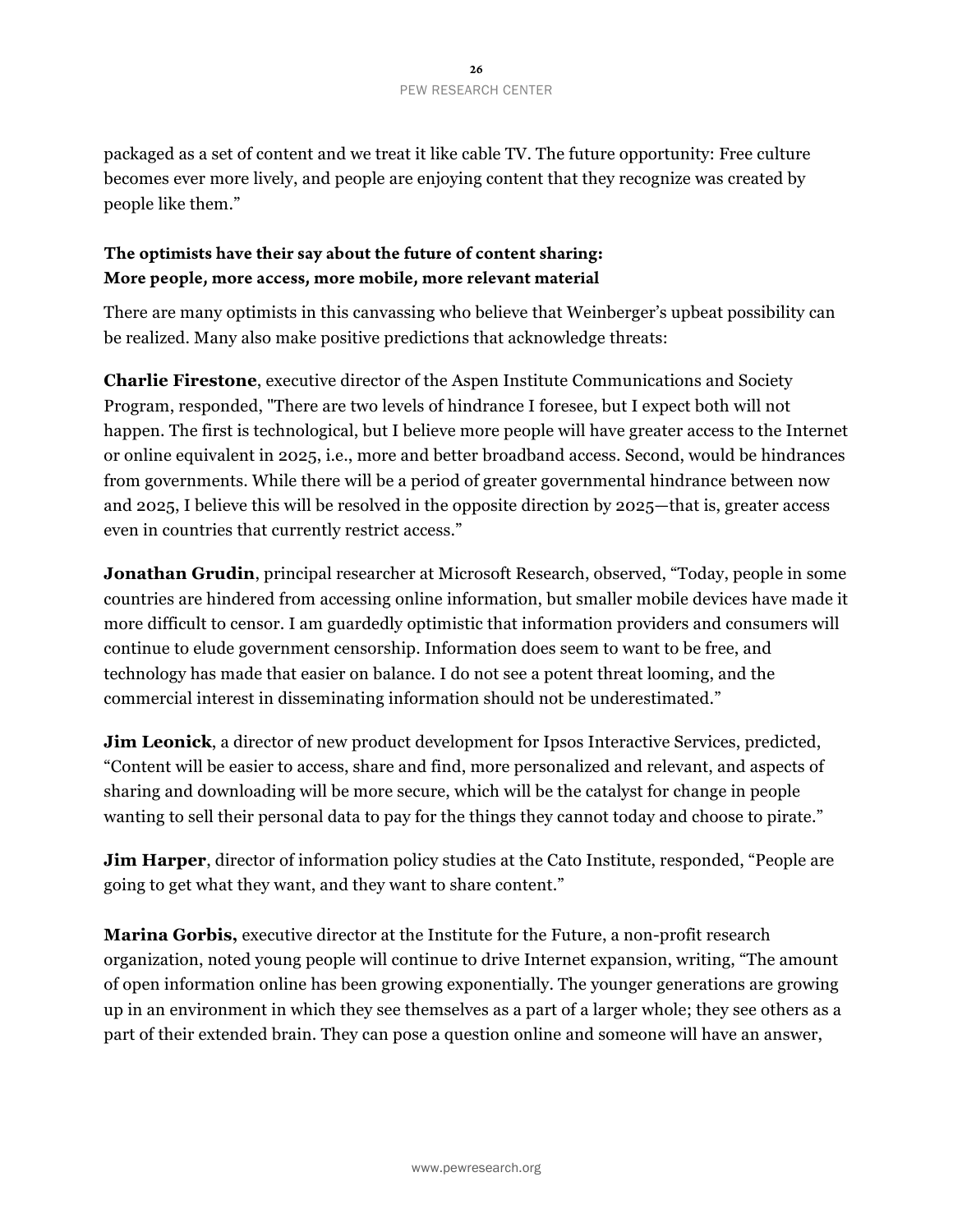they can collaborate easily with others, and they can find online resources to learn almost anything."

**Miguel Alcaine**, International Telecommunication Union area representative for Central America, responded, "The Internet ecosystem will evolve, technically, politically, socially as to allow people to share all the content online they want to share. Although, there will be national borders being drawn in cyberspace, interoperability and connectivity will be crucial for all countries around the world. The challenges lie in the balance between sovereignty and connectivity and interoperability, between intellectual property and common use, between anonymity, privacy, and security."

**Francois-Dominique Armingaud**, a retired computer engineer for IBM now teaching security at universities, wrote, "We will have better control of personal information, including published on social networks: who accesses it, users being warned every time someone accesses it (who, when, why), consolidation. We can probably expect our homes' network-attached storage (NAS) devices to become more and more our personal secretaries and to coordinate with many other NASsecretaries according to privacy zones: close family and intimate friends, interest groups, commercial offers. Google has clearly already understood that with Google Agenda and the new Gmail. Future opportunities: we can fluidify information to free us from tedious information housekeeping (hopefully!) Future challenges: the authentication of people and information."

**John Wilbanks**, chief commons officer for Sage Bionetworks, sees a mixed future emerging from today's trends, observing, "I'd prefer to answer this as both yes and no. The power of the activated individual to get and share content will be extreme, and free software tools and encryption will be sufficiently powerful to do damn near anything. But the vast majority of the population will access the network infrastructure through connected devices and applications that restrict sharing of content to propagate the culture of content control."

**Bryan Alexander**, senior fellow at the National Institute for Technology in Liberal Education, predicted, "In 2025 1) Intellectual property continues to cramp content creation, sharing, and consumption. 2) National governments in intense security mode will block all kinds of movement. 3) Uneven technological deployment breaks up audiences. 4) Economic stress seems to lead us into conservativism, not openness. The opportunities that lie ahead include 1) Younger generations not wedded to 20th-century experience, and rendered skeptical by the global recession. 2) Commoditization of technologies make it easier to make stuff."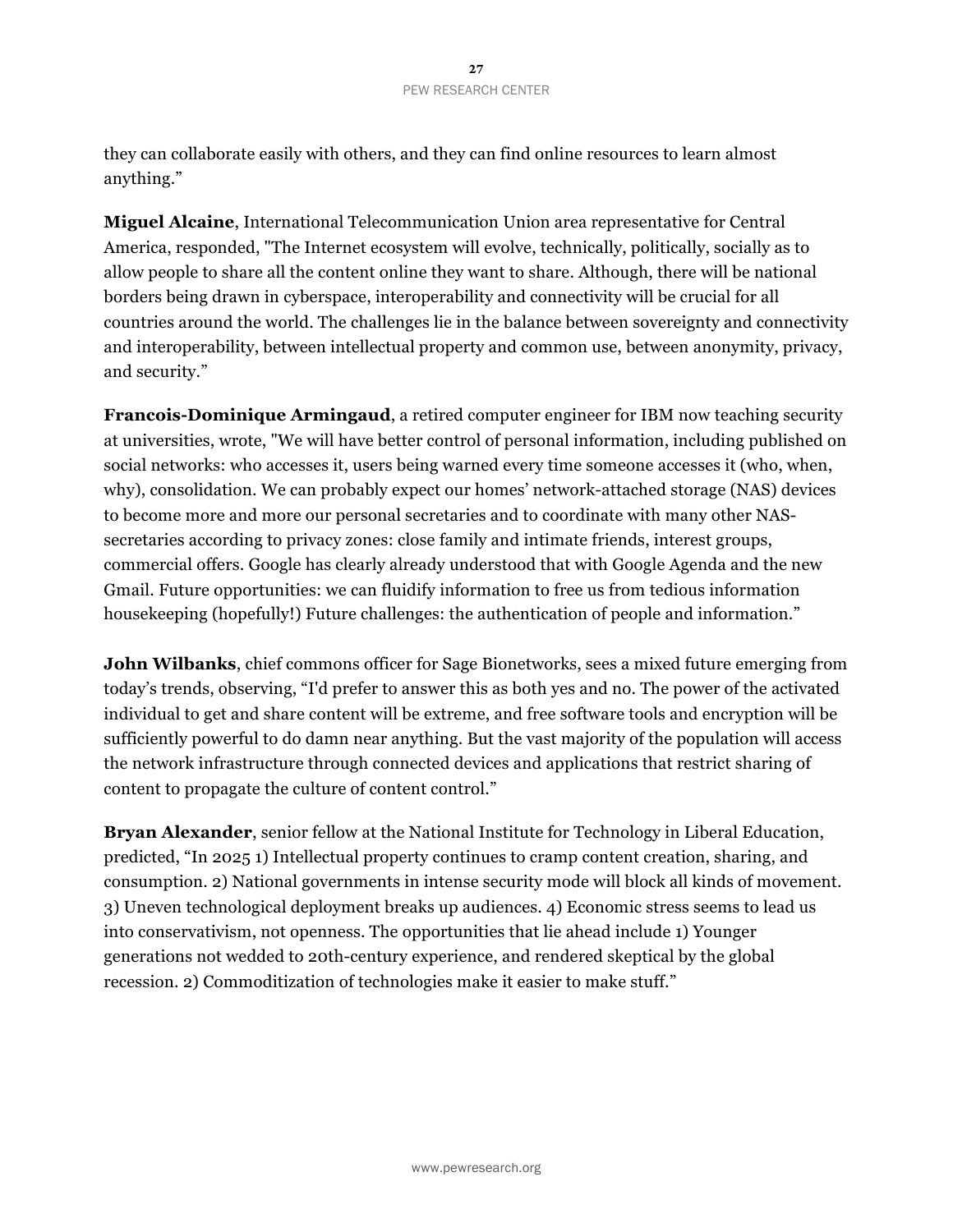The remainder of this report will expand upon the content shared in the Summary, including additional expert comments organized under the theme headings that identify some of the overarching threats they foresee:

# Threat theme 1) Actions by nation-states to maintain security and political control will lead to more significant blocking, filtering, segmentation, and balkanization of the Internet.

**Barbara Simons**, a highly decorated retired IBM computer scientist, former president of the ACM, and current board chair for Verified Voting, wrote, "Already countries are putting up walls to prevent their citizens from accessing websites that the leadership does not want them to see. I fear this will only increase."

A senior policy adviser for a major US Internet service provider said, "The biggest threat to the realization of the Internet's fullest potential will be authoritarian and protectionist governments. The balkanization of the Internet, threatened by some of the world's leading nations and fueled by the behavior of the NSA, poses a major threat to maximizing the Internet's global social and economic value."

**David Allen**, an academic and advocate engaged with the development of global Internet governance, observed, "Balkanization is already well underway. Totalitarian states particularly are driven to ring themselves about. Unfortunately, the supposed beacons of democracy in the West have all too often also proven they too can violate the basic norms. The only serious prospect for better outcomes is a truly democratic global regime, for global Internet governance. See, for instance, the NET mundial meeting in Brazil.<sup>1</sup> Of course that is only one small step—the future is more than uncertain."

An anonymous Internet engineer predicted, "The whack-a-mole nature of the Internet will continue unabated."

**Lyman Chapin**, co-founder and principal of Interisle Consulting Group, observed, "Popular access to information is the biggest threat to the maintenance of political tyranny, and governments of every stripe will therefore continue to search for economic, technical, and administrative mechanisms of Internet content and access control. They will undoubtedly succeed within limited temporal and spatial domains, but they cannot succeed on any large scale, because the Internet is by definition a voluntary agreement that cannot be 'governed' regardless of how stringently any of the pieces from which it can be assembled is regulated."

<sup>&</sup>lt;sup>1</sup> NETmundial was an April 2014 gathering of global representatives from civil society, businesses, governments, and the technology sector for discussions about the future of Internet governance organized by the government of Brazil.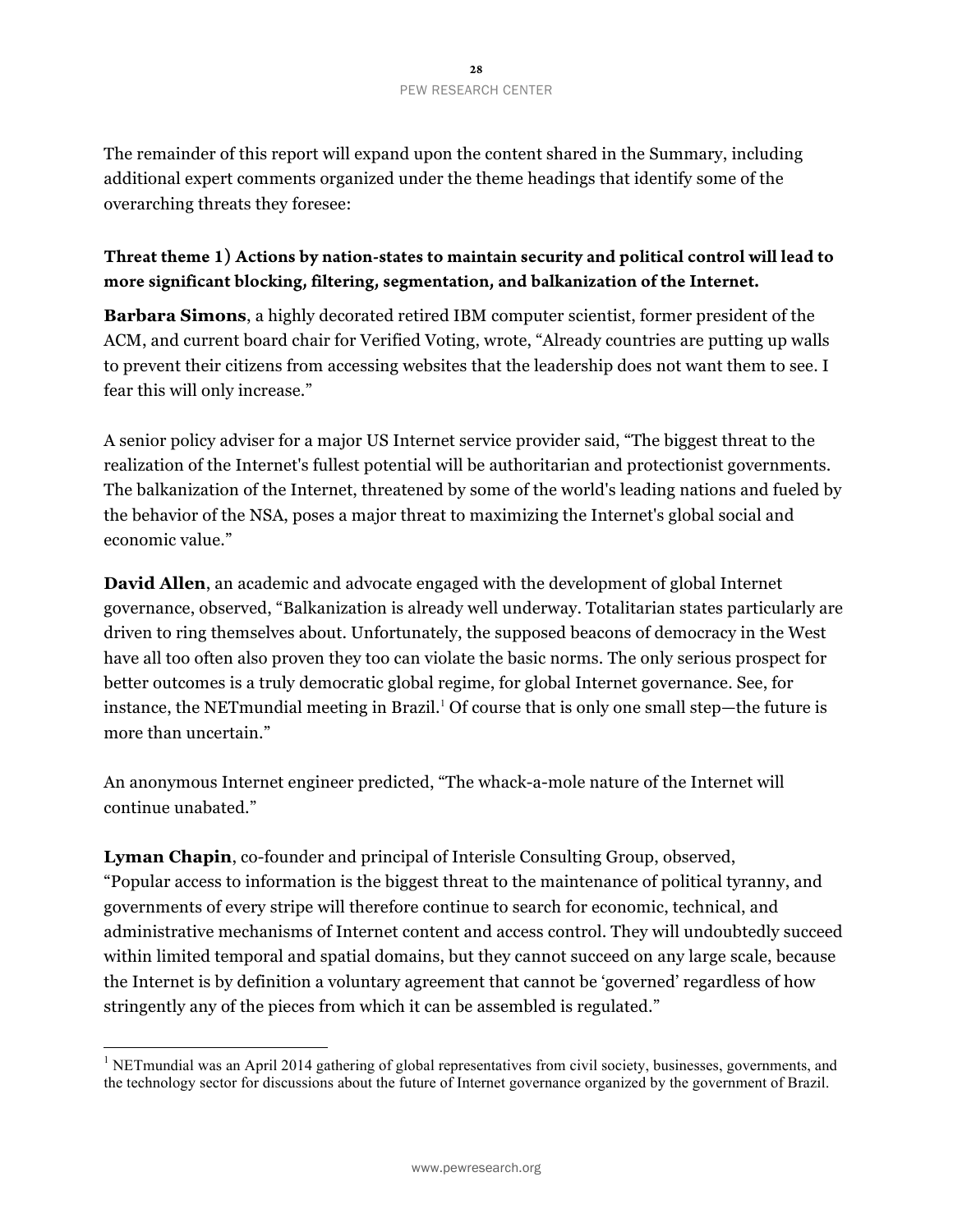**Jillian C. York**, director for international freedom of expression for the Electronic Frontier Foundation, responded, "While surveillance is the most often discussed threat these days, censorship still poses a major threat to communications worldwide. More than one-third of those who access the Internet are accessing a censored version of it and that number continues to grow. We need to continue the development of circumvention tools, and also ensure that those tools provide security."

## Threat theme 2) Trust will evaporate in the wake of revelations about government and corporate surveillance and likely greater surveillance efforts in the future.

**Jari Arkko**, Internet expert for Ericsson and chair of the Internet Engineering Task Force, wrote, "We will move to an easier world. However, excessive surveillance, data gathering, and privacy violations can endanger the will of the world's citizens to employ global innovations."

A 25-year veteran of technology research and entrepreneurship now holding the titles of both professor and CEO urged, "We need to stop applying commercial rules (copyright, patents) to private lives… Participants in commercial service offerings must retain unalienable rights that can't be signed over to a corporation; there needs to be strong oversight of commercial and government uses of information. Only if these uses can be trusted can people be expected to fully participate."

The principal software architect for a large Internet company predicted, "Governments will increasingly attempt to manage content sharing, which will make it harder for people to communicate and share online. People will increasingly demand privacy improvements."

The president of a technology consulting company wrote, "The most significant threat to content sharing is perceptions of privacy and security. Dummy policies and/or policies with loopholes will be created to address this perception of the general population and ensure that content is shared and what is shared is accessible by governments."

**Alf Rehn**, chair of management and organization at Abo Akademi University in Finland, wrote, "The main threat to sharing is the sharers themselves. Call it the meme-ocalypse."

**Stuart Chittenden**, founder of the conversation consultancy Squishtalks, recommended, "Read Eli Pariser's *The Filter Bubble*, which captures many of my concerns. The Internet is a controlled environment, where the product online is the data about the people that are using it. Governments want to gather and control that information to and about its citizenry, companies want to exploit it and direct us secretly for profit, and military/espionage entities want to snoop."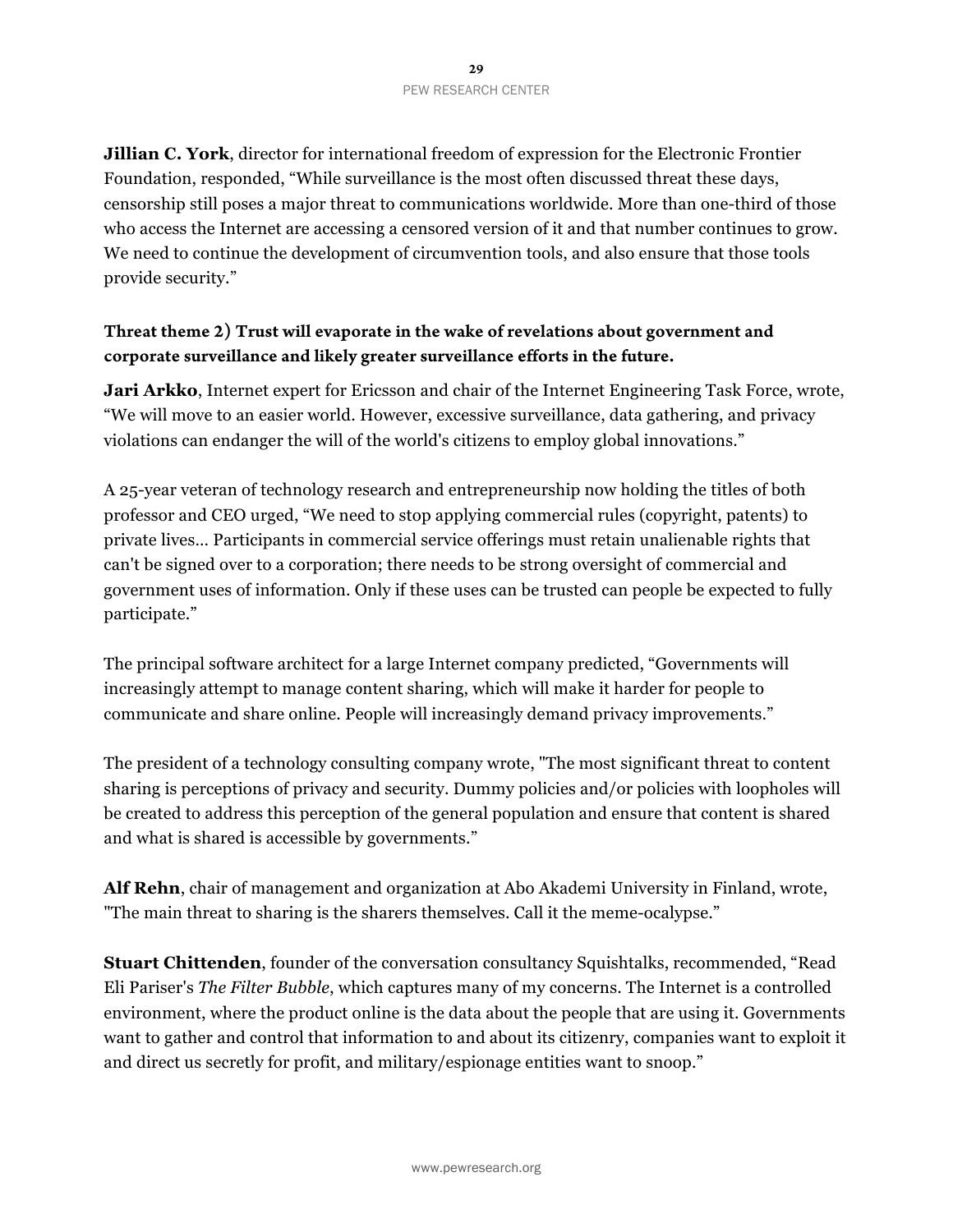# Threat theme 3) Commercial pressures affecting everything from Internet architecture to the flow of information will endanger the open structure of online life.

A significant number of respondents said they fear that economic pressures of every variety will diminish many aspects of information sharing and access by 2025. Among the topics most mentioned in this category are: Network neutrality; copyright, intellectual property, and patent law; and governments' and corporations' general lack of foresight and capability for best enabling the digital future due to a focus on near-term gains. Some even expressed fears that the Internet will be forced into the subscription-television model.

**Leigh Estabrook**, dean and professor emerita at the University of Illinois, shared three economics-based issues that were commonly expressed by many survey respondents, writing, "The biggest threats right now are 1) the FCC [Federal Communications Commission] policies on Net neutrality in the US; 2) the ways in which ISPs [Internet service providers] are policing users and use; and 3) the policies of the World Trade Organization globally."

Following is a closer look at some of the commonly expressed concerns over economic pressures.

#### Commercial pressures subtheme 1:

# Net neutrality might not survive, negatively impacting the future of access and sharing: 'What the carriers want—badly—is to move television to the Net.'

Since the 1990s, independent scholars, among them Lawrence Lessig, Barbara van Schewick, Brett Frischman, Tim Wu, and Mark Lemley, have developed research and arguments in favor of the economic and social benefits of neutral networks, public networks that operate in such a way as to treat all senders and receivers of content as equally as is technologically possible while operating the network well.<sup>2</sup> Opponents to Net neutrality as a hard and fast concept say differentiated services can be useful and fairly applied in a public network, depending upon the needs of users, the will of operators, and the capability of technology.

A number of the experts canvassed in this survey say they expect that if corporations are permitted to operate differentiated services online it will lead to such threats as the blocking of some content, the favoring of some content over other material, and monopoly-style pricing.

An anonymous respondent wrote, "The loss of Net neutrality changes all. No more information freeway, it will be an information toll road."

 $2 \text{ A compilation of some of the most important thinking and analysis in favor of Net neutrality has been collected here}$ by Prof. Tim Wu of Columbia University (the person who coined the term): http://www.timwu.org/network\_neutrality.html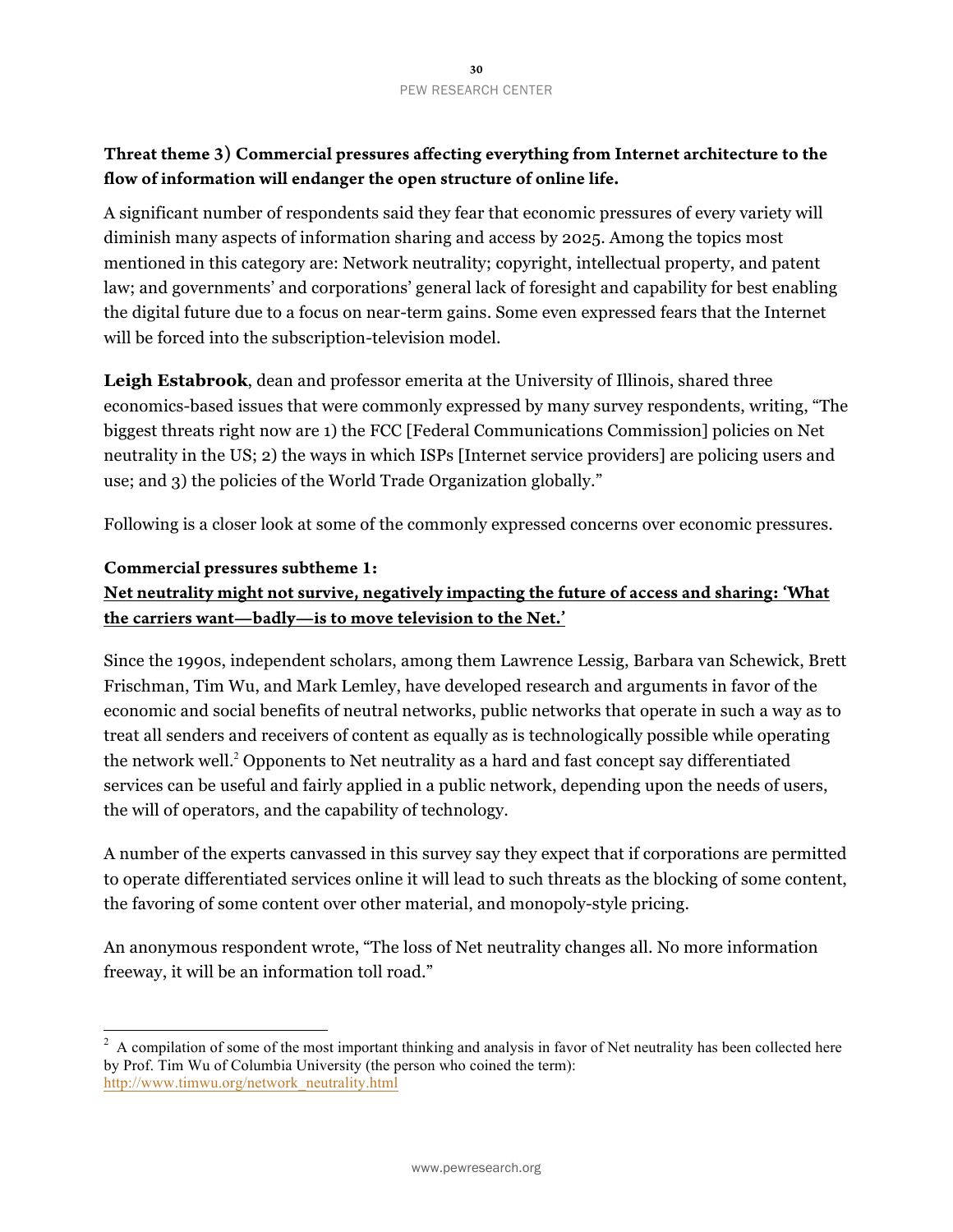Some who wish to protect the principles represented by Net neutrality said they fear the invocation of the television model. For instance, as noted earlier, **Doc Searls** of Harvard University warned, "What the carriers actually want—badly—is to move television to the Net, and to define the Net in TV terms: as a place you go to buy content, as you do today with cable… This by far is the most serious threat to sharing information on the Net, because it undermines and sidelines the Net's heterogeneous and distributed system for supporting everybody and everything, and biases the whole thing to favor a few vertically-integrated 'content' industries."

An Internet pioneer and author wrote, "The states and industries that were taken by surprise when the radically decentralized control structure of the Internet enabled billions of people to have printing presses and broadcasting stations on their desktops and in their pockets have been acting successfully to take back the centralization of power that they used to have. Copyright extension into the digital realm, ubiquitous state surveillance, the rollback of Net neutrality, the narrowing of choices for access providers all point to a recentralization of power. Citizens who use the Internet have to be both technology geeks and policy wonks to even understand what Net neutrality is about. The advantage is to the indefatigable lobbyists."

A researcher based at Harvard University's Kennedy School of Government predicted, "We will probably see modification of Net neutrality, with the consequence that some types of high-quality video and other applications will be reserved for people with means. But that is largely already the case, and so the trend will not significantly change our social and economic situation. Information/knowledge inequality will increase, exacerbating inequality, but not by an order of magnitude."

Some say that unfettered Internet access should be a guarantee to all. An associate professor at Concordia University in Montreal, Canada, argued, "To realize its full potential, the Internet, as a medium and infrastructure (cables, etc.), has to be redefined, legislated, and maintained as a public domain where freedom of speech operates fully. Access to the Internet should be guaranteed globally in the same way as education, healthcare, food, and housing are guaranteed now in some countries."

**Dennis McCann**, a director of computer training in Illinois, formerly a senior technical consultant at Cisco and IBM, provided a suggestion for change: "The Internet community, which has labored in the shadows of the network providers, needs to erupt with technical solutions and engage more widely in advocacy…. One hopeful sign is the Internet of Things, which is poised to overwhelm provider capacity and to usher in a new era, leapfrogging today's service-delivery model as the Internet always has, and creating demand for more open service with the dollars involved driving the change."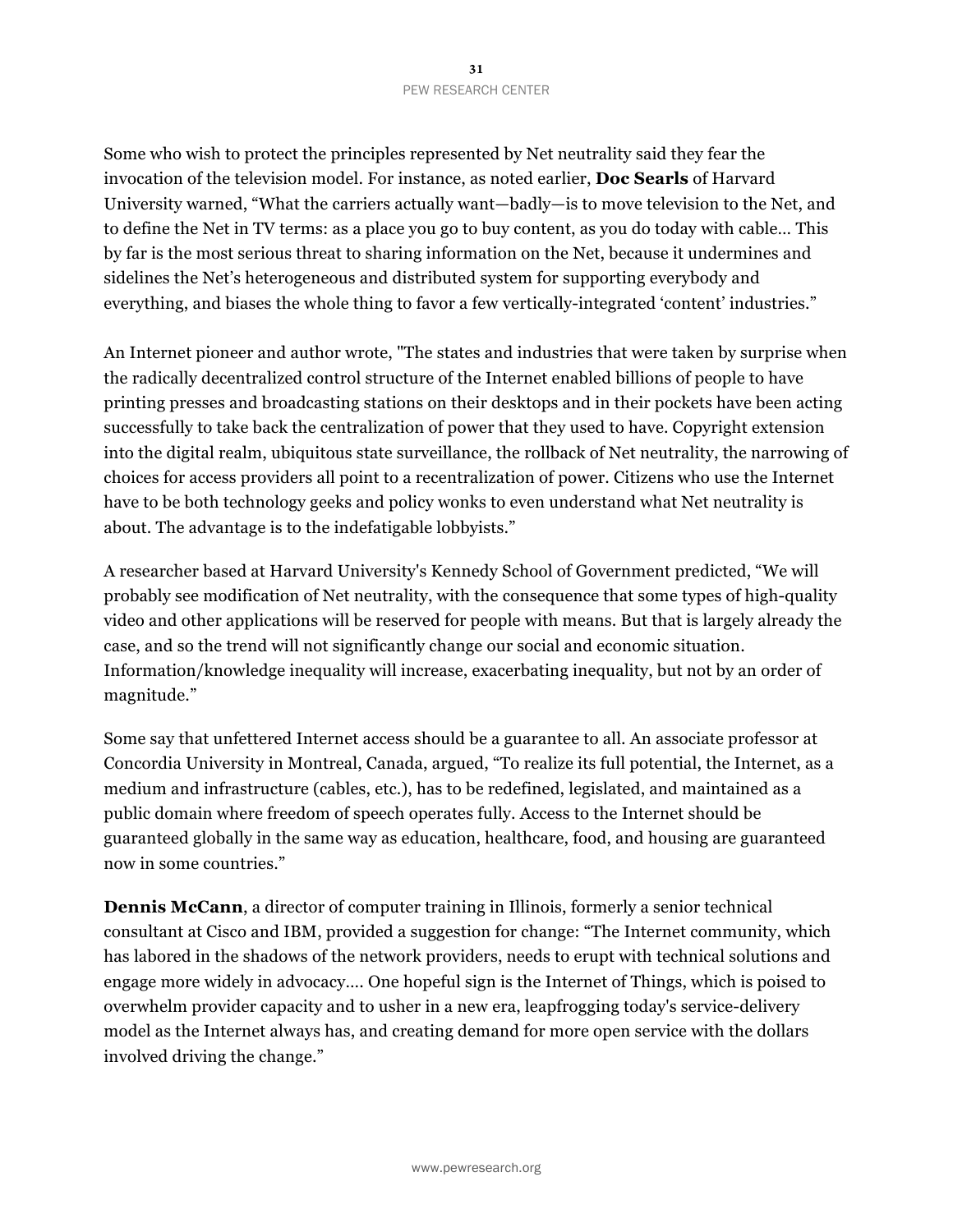# Commercial pressures subtheme 2: Copyright protections and patent law will negatively influence online life

Disputes over the future of copyright and intellectual property regulation in the digital age and problems with patent regulation were pointed out as threats to knowledge sharing in the future by a large number of respondents.

**Bill St. Arnaud**, a self-employed green Internet consultant active in the Internet Society, said, "The most serious threat to accessing and sharing content on the Internet in North America and Europe will be the music and film copyright Gestapo and their partners in crime, the broadband oligopoly. People in countries that live in the post-copyright era like China and Korea will reap the benefits of being free from DMCA and other such nonsense. Unfortunately the powers that be are so entrenched I see very little probability of anything changing by 2025, even if China and other countries race ahead with compelling content and sharing. The two biggest challenges that are stopping people to fully realize the benefit of the Internet are our third-world broadband and copyright cartels."

A director of a futures-oriented program based at the Georgia Institute of Technology wrote, "The increasing assertion of intellectual property rights is a major barrier to innovation."

**Andrew Bridges**, a partner and Internet law litigator and policy analyst at Fenwick & West LLP, wrote, "Governments and powerful incumbent-business groups will seek to limit the power of individuals that arises from new technologies and communications platforms, because they fear that power as a threat to established interests… The most significant challenges are the increasing efforts by certain business, political, and government sectors to isolate individuals, to fragment groups, to repress speech and publications, to stifle innovation, and to treat as property all knowledge and information."

**Luis Hestres**, a graduate research assistant at American University, responded, "The technological architectures of corporate online intermediaries are increasingly all that govern what sort of content users can post online. These… reflect the interests of corporations and do not necessarily align with the best interests of a vibrant online public sphere."

**Linda Rogers**, the founder of Music Island in Second Life and grant writer for Arts for Children and Youth in Toronto, wrote, "People are not worried enough. Governments and copyright organizations are fighting hard to restrict the flow of information and content. While I don't believe they will ultimately be successful in pulling the plug on connectivity, they will likely have made it harder for the average citizen unless there is increased fight-back. So far I don't see that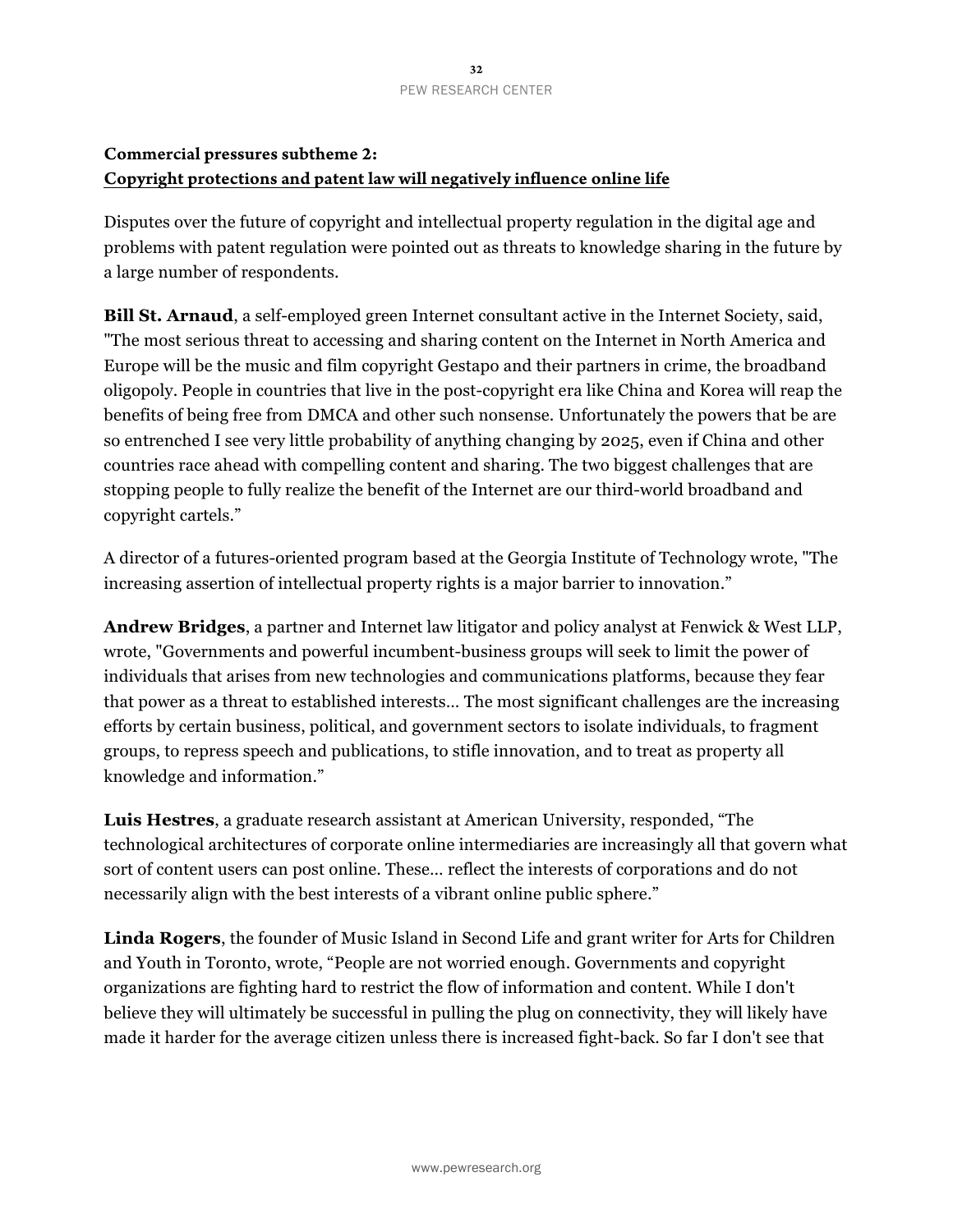happening. People's fear of spying by governments may stop them from using the Internet for political and social organizing."

**Elizabeth Albrycht**, a senior lecturer in marketing and communications at the Paris School of Business, responded, "Right now the knowledge of the 20th century is essentially barred from use online, which is scandalous. Revisions in IP law must occur, and if they don't, people will essentially take this into their own hands and share at will."

A self-employed consultant focusing on Internet policy and technology and longtime IETF leader responded, "We are headed into a really nasty period for accessibility of digital materials more than a few years old. People's current prevailing optimism on those subjects is likely to turn out to be part of the problem."

**Tim Bray**, an active participant in the Internet Engineering Task Force and technology industry veteran, wrote, "The major obstacles to progress at this moment are the patent trolls, the intellectual-property behemoth copyright-abusers, and the customer-abusive telephone-company leviathans."

A networking engineer employed by a large cable television company, wrote, "Intellectual property rights need to be overhauled by a generation that understands the Internet—one that grew up using it. The focus needs to be on attribution of the original artist so that credit (and money, where applicable) flows where credit is due, while still allowing for fair use. The large content providers (TV, movie production houses, music production) are still fighting to preserve their monopoly on content creation, distribution, and profit. That model is going to break, it's just a question of when, and how much DRM and wrong-headed anti-piracy legislation will have to be broken first."

**Clifford Lynch**, executive director for the Coalition for Networked Information (CNI) and adjunct professor at the University of California-Berkeley, responded, "The mixture of horrible copyright laws, seemingly endless copyright term extension, and the continuing rise of monitoring information consumption in great detail both by states and commercial entities will all continue to be problems that will complicate and discourage the use and sharing of content online. Over the next decade we will see consumers really engaging with issues about long-term 'ownership' of valuable and extensive collections of content (music, e-books, etc.) that they think that they have acquired. Imagine if Amazon just decided to discontinue the Kindle without a migration path for content. A final nasty development is the creation of new national censorship firewalls (such as has happened in the UK recently)."

An anonymous respondent observed, "If governments are successful in their attempts to control the Internet then it will be more locked down and harder to share content. The Trans Pacific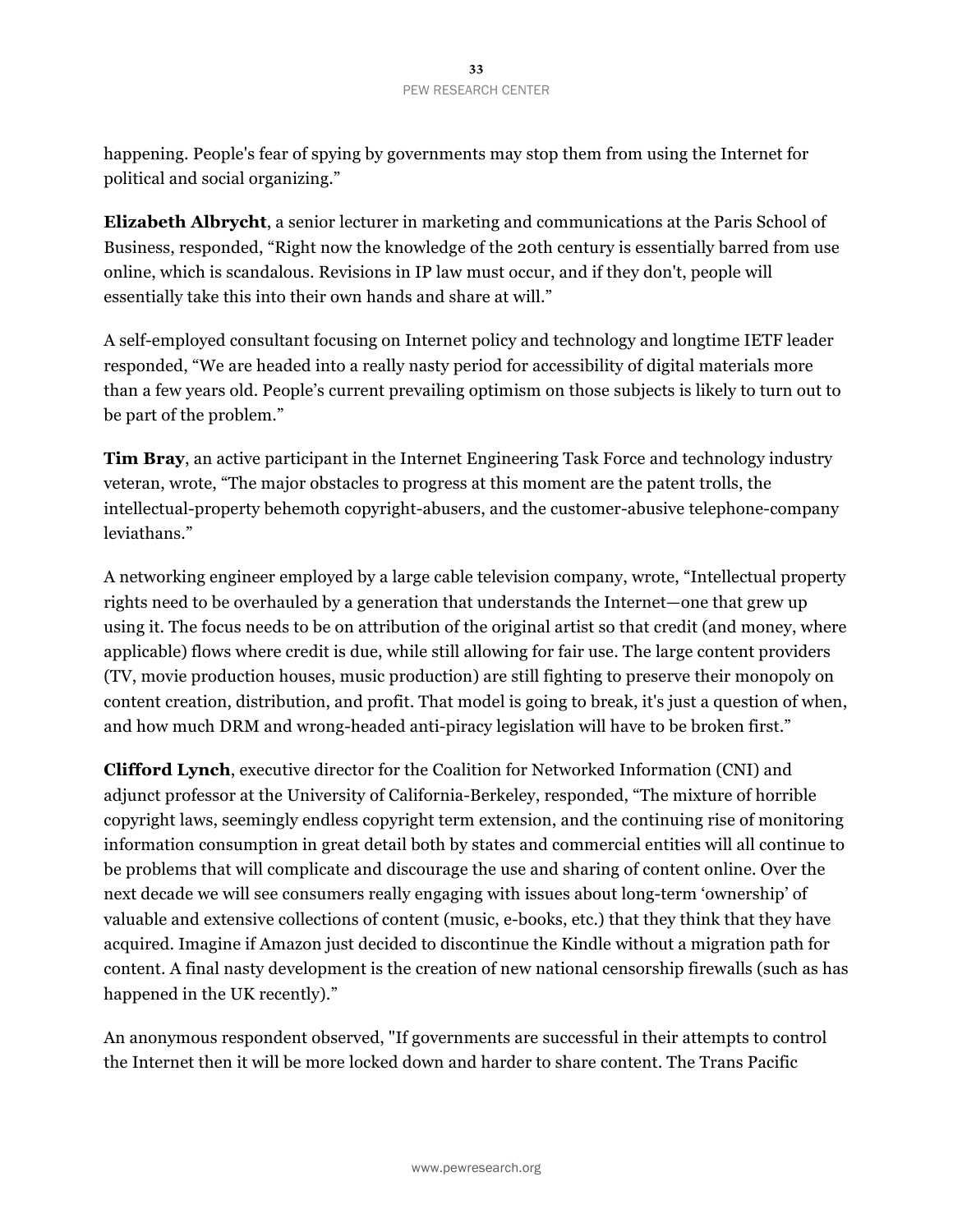Partnership (TPP) is the current incarnation of US and other government's attempts to exert state control and ensure pre-eminence of corporations over and above individuals."

The vice president of research and consumer media for a research and analysis firm responded, "It will get worse. Every indication is that corporations and government are bent on increasing IP rights and locking them down with DRM and legal infrastructure. Citizens are insufficiently motivated to secure fair use and other rights. Open- source, Creative Commons, and other forms of IP will flourish at the margins."

# Commercial pressures subtheme 3: Governments and corporations focus mostly on near-term gains, missing opportunities to advance the best digital future

A US-based policy advisor predicted, "American information industries along with their lackeys in the copyright office and Congress will effectively throttle the potential of the Internet. Instead of thinking of new ways of encouraging innovation, they will lock into stone the pre-existing business models. Content distribution should be almost costless, but content owners will have successfully implemented legal and technical schemes that make access to and sharing of information impossible without paying them first. They will have been able to impose on a world of electrons the same kind of controls that they had when distributing content in the physical world of atoms. An even bigger challenge: We should have high-speed and ubiquitous WiFi Internet at low cost across the country. But in reality, the ability of major telecommunication companies to throttle Internet deployment will mean that the US remains an Internet backwater. And I suspect that these companies may extend their control (and limitations) overseas."

**Mikey O'Connor**, an elected representative to the GNSO Council at ICANN, wrote, "Failures of policy and leadership are already undermining the ability to retain a single, open, accessible Internet. It is almost impossible to imagine a 2025 scenario where there is the same low-level blocking of content or access that there is today. There is simply no contest between the forces of 'open' and the forces that will implement selective blocking. Among the forces, governments—0f course—for all the usual reasons. The proponents for 'open' in Internet governance fora have had their legs cut out from under them by the recent Snowden revelations. Expect considerable movement on this front. Corporations, ISPs, and network operators will get a taste for blocking if there is a widespread failure caused by name-collisions as new gTLDs roll out. If this scenario plays out, the *capability* to selectively block content will be much more widespread—and it will be used. Individuals will be the victims. Fewer and fewer tools will be available for open, unrestricted, private conversation with anybody in the world as the forces of surveillance get a handle on things."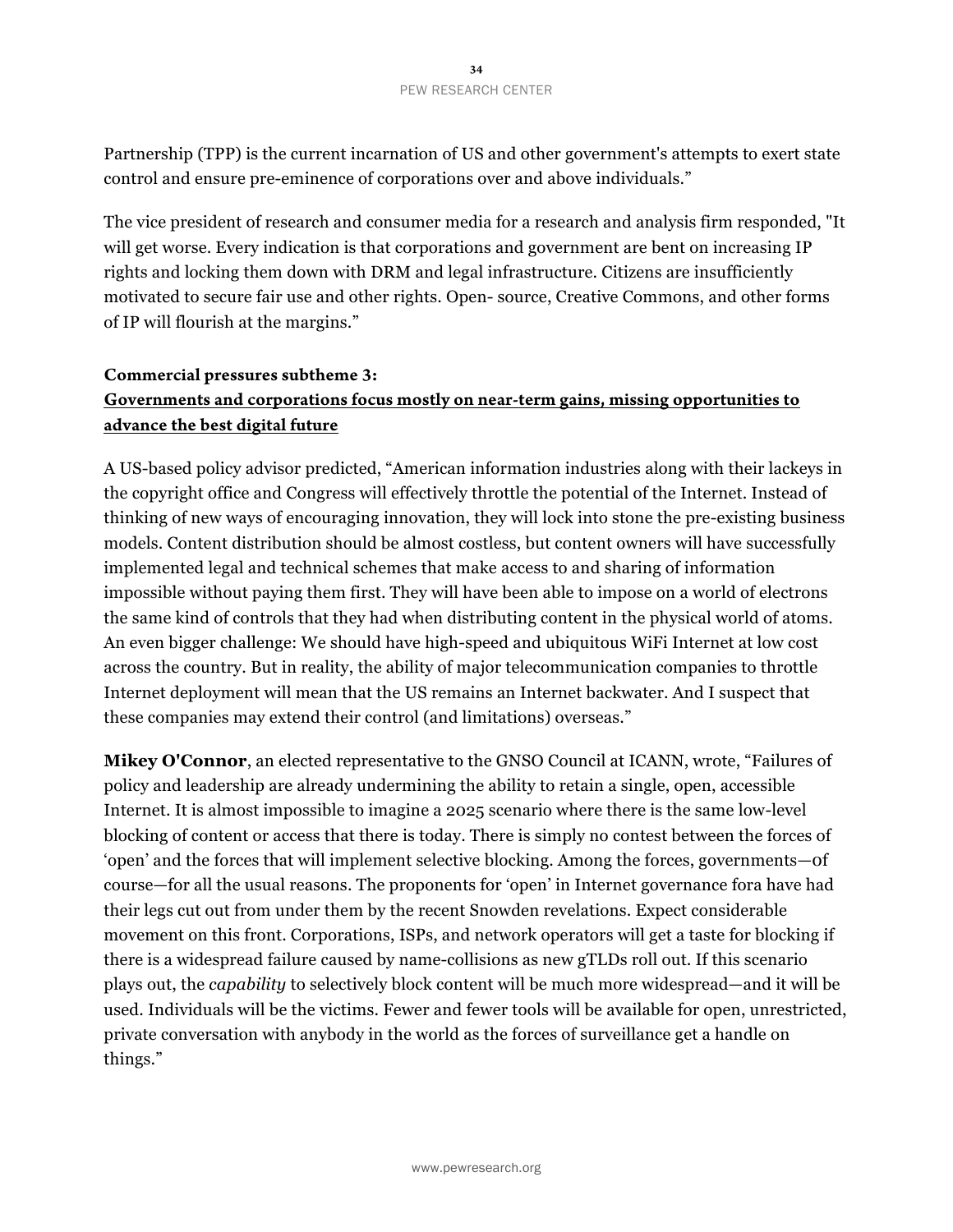**David Orban**, the CEO of Dotsub, commented, "Entrenched interests, especially in the financial sector, are going to keep lobbying globally for protective legislation which will slow down the deployment of innovative solutions for allocating resources based on skill, and demonstrated capability to execute and sustain initiative.

**Celia Pearce**, an associate professor of digital media at the Georgia Institute of Technology, wrote, "The challenges or hindrances will be corporate and government control, and—more important—the growing merger of the two. At this point it's very clear that corporations own the US government. As long as this persists we are going to have a problem. We have less and less regulation to protect the people, and more and more laws that favor corporations. It's ironic that the government is poking around in our business with NSA spying and such, allegedly to 'protect' us while at the same time, completely failing to protect us from the biggest domestic threat to democracy, the overthrow of the government by big corporations. To me this is the biggest threat to freedom in America in general, and on the Internet in particular."

**John Mitchell**, a self-employed lawyer who focuses on antitrust, copyright, trade associations, and free speech, responded, "The key is to protect 'the Internet' as a neutral means of communication and prevent its corporate and governmental capture and balkanization into a number of interconnected intranets. Every person on the planet should be free to communicate with every other person on the planet at any time, from/to anywhere, about anything."

There are those who foresee changes that will solve many of the problems presented by today's economic concerns.

The chief counsel for a major foundation wrote, "Although corporate lobbyists, including those employed by government, are currently intent on reducing access to knowledge and information through intellectual property laws and trade agreements, by 2025 the struggle will be over. The business models of the content intermediary incumbents will be extinct. The intermediaries will either have developed new business models not reliant on suing their own customers or they will have disappeared. No educated person younger than 30 today accepts the claims made by content intermediaries as justification for laws to prop up their business model. There will be a struggle in the period between today and 2025. Those countries in which the content intermediaries are able to retain their capture of the state longest will be abandoned by innovators. Free and open source software that enables people to create and run their own distributed hoc networks, email, and message servers, and encryption without anything more than simple connectivity will enable people to realize the fullest potential of the Internet."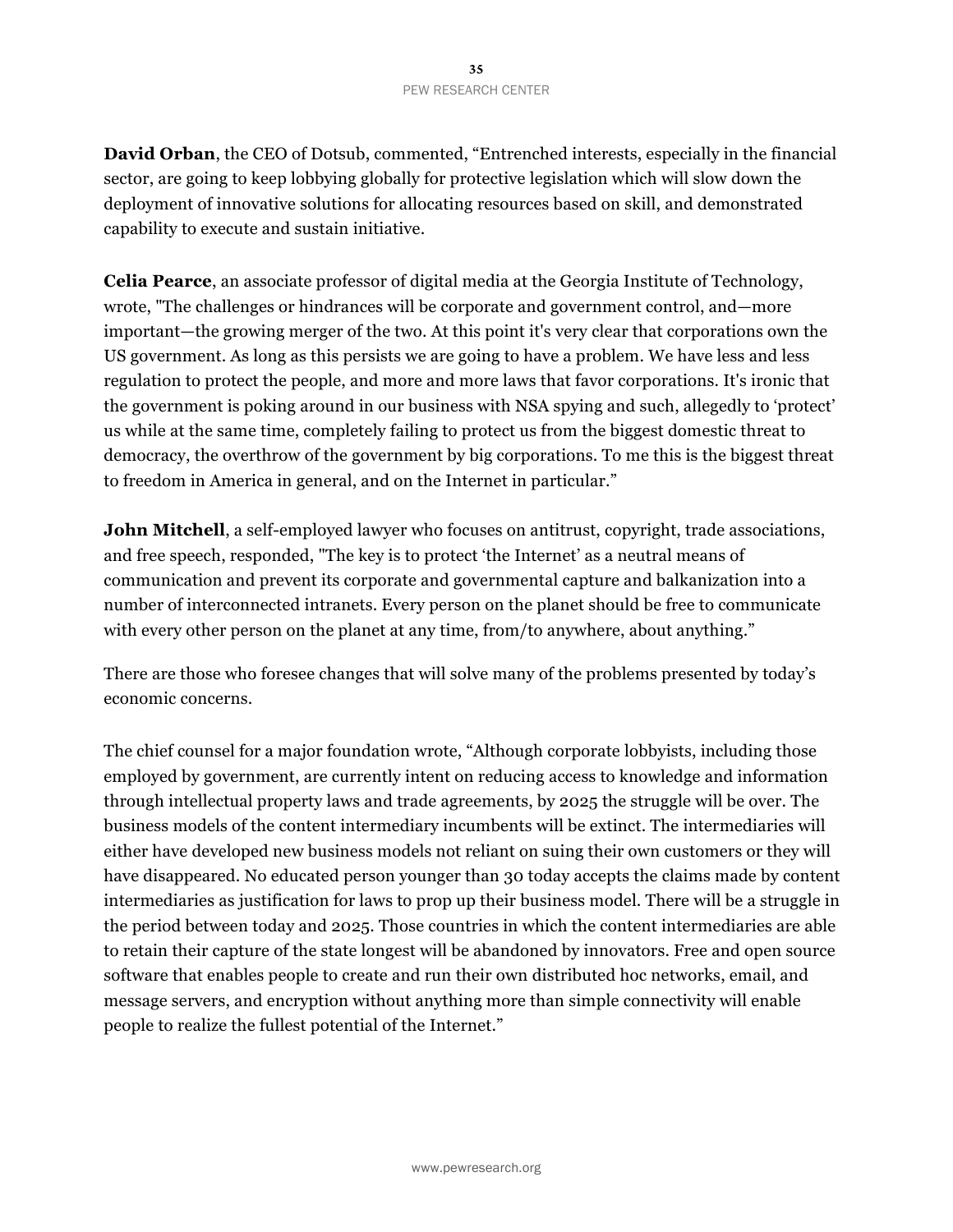# Threat theme 4) Efforts to fix the TMI (too much information) problem might overcompensate and actually thwart content sharing.

A commonly expressed complaint about the digital age is that ever-growing sea of information forces us into the automated "personalization" of information-seeking. Among the complaints: algorithms often categorize people the wrong way and do not suit their needs; they do not change as people change; search algorithms are being written mostly by corporations with financial interests that could sway the ways in which they are being written; search algorithms can be gamed by certain outside interests to sway searches to their advantage; algorithms remove the blessings of serendipity in knowledge finding; and they individualize what you people see so they no longer have a commonly felt experience, the same as other people, when they seek something thus creating a sort of loss of "universal knowledge."

A portion of survey participants expressed concerns over seeking and finding knowledge in and among the expansive amounts of it available online.

**Rajnesh Singh**, regional director in the Asia-Pacific region for the Internet Society, wrote, "The amount of content generated every day is mind-boggling and will continue to increase exponentially as more come online or able to interact better online using tools and applications. The first issue is how do we navigate this content? Even search engines today are struggling to identify relevant content (leaving aside for the moment the fact that search results can also be 'gamed' to some extent). There is some great content out there, but finding it can be painful (or impossible) if you don't know where to look and as more content appears, this issue will also impact the possible monetization opportunities of content creators."

**Michael Starks**, an information science professional, wrote, "If society continues to value devices and connectivity (containers and plumbing) over content, the growth in access to more content will do little to improve the lives of individuals or societies. It will continue to become easier for people around the world to exchange ever greater amounts of content. Bandwidth, cloud storage, and even storage on personal devices will all continue to grow and become less expensive—in some countries faster than in others, but the overall trend will apply everywhere. The challenge will be in separating the wheat from the chaff. Will people who can create, edit, judge, find and curate content for others become valued for those skills? If so—and if that value is reflected in the salaries those people receive—then highly networked populations will have greater access to better content as well as more content."

**Lillie Coney**, a legislative director specializing in technology policy in the U.S. House of Representatives, predicted, "The Internet is already reshaping how people retain knowledge--